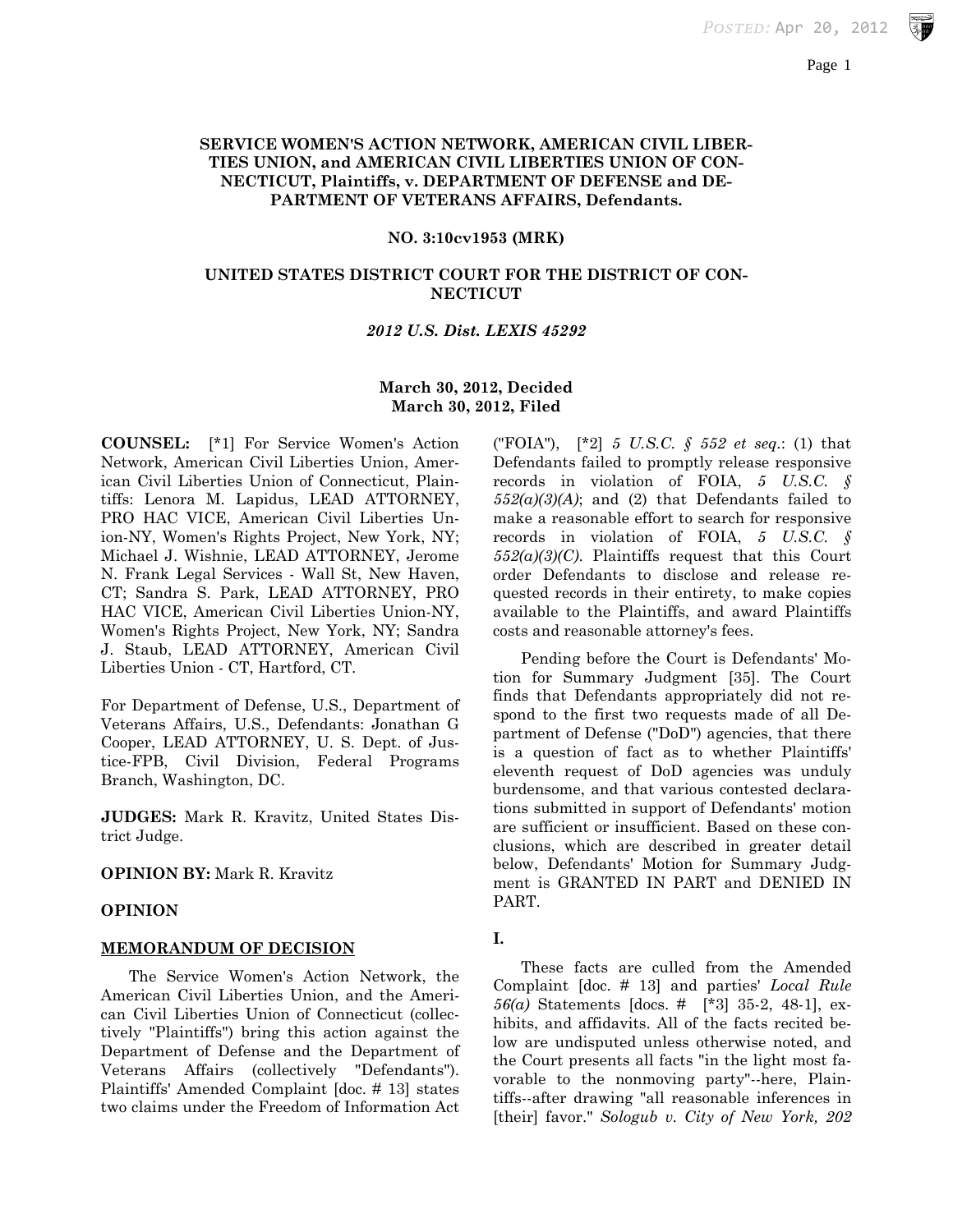*F.3d 175, 178 (2d Cir. 2000)* (quotation marks omitted). Additional facts are discussed in the analysis where relevant.

A.

Service Women's Action Network ("SWAN") is a nonpartisan, nonprofit organization that supports, defends, and empowers current service women and female veterans through advocacy initiatives and community programs. American Civil Liberties Union ("ACLU") is a national, nonpartisan public interest organization of more than 500,000 members, dedicated to protecting the constitutional and civil rights of individuals. In recent years, the ACLU Women's Rights Project has taken a primary role at the local, state, and national levels to ensure governmental accountability for violence against women and girls through litigation, policy advocacy, and public education. ACLU of Connecticut ("ACLU CT") is a non-profit, non- partisan membership organization dedicated to protecting [\*4] individual civil rights and the principles of individual liberty embodied in the United States and Connecticut Constitutions.

Plaintiffs believe that the extent of sexual assault and harassment within the military is extensive and damaging on multiple levels. Plaintiffs allege that the government is not responding adequately to protect women from such incidents: the government has not meaningfully condemned such violence against women in the military; the government has not reformed its internal procedures to allow victims to report such incidents anonymously (and thereby avoid professional and social retaliation); the government is not adequately prosecuting alleged aggressors or appropriately punishing convicted ones; and the government is not adequately budgeting or paying for the treatment of women who have experienced sexual trauma for the physical or mental disabilities that often accompany or follow such experiences. Plaintiffs allege that the government is intentionally shielding information regarding the true extent of sexual violence in the military because disclosure would result in negative publicity and increased expenses.

The U.S. Department of Defense ("DoD") is the federal [\*5] agency responsible for coordinating and supervising government activity relating directly to national security and the U.S. armed forces. The U.S. Department of Veterans Affairs ("VA") is the federal agency responsible for helping veterans by providing certain benefits and services.

B.

By letter dated October 15, 2010, Plaintiffs submitted FOIA requests to six different offices within DoD: the Department of the Navy, the Office of the Inspector General, the Department of the Air Force, the Department of the Army, the Commandant of the Marine Corps, and the Office of Freedom of Information. DoD received the letters on October 15, 2010.

As much of this dispute turns on exactly what these requests were for, the Court includes them here in their entirety:

Requesters seek the release of records <sup>1</sup> containing the following:

> 1. Information pertaining to where and how the DoD stores military-related reports and investigations about military sexual trauma ("MST") complaints, equal opportunity ("EO") complaints, sexual harassment ("SH") complaints, and/or domestic violence ("DV") complaints.

> 2. Information concerning how service members can request or obtain from DoD military-related reports and investigations [\*6] about MST, EO, SH, and/or DV complaints.

> 3. The number of requests by service members for the release of records relating to MST, EO, SH, and DV complaints, in FY2006, FY2007, FY2008, FY2009, and/or FY2010.

> 4. The number of reports relating to MST, EO, SH, and/or DV complaints released to service members or the public in FY2006, FY2007, FY2008, FY2009, and/or FY2010.

> 5. The number of military-related incidents of SH, EO, DV, and/or MST reported by service members in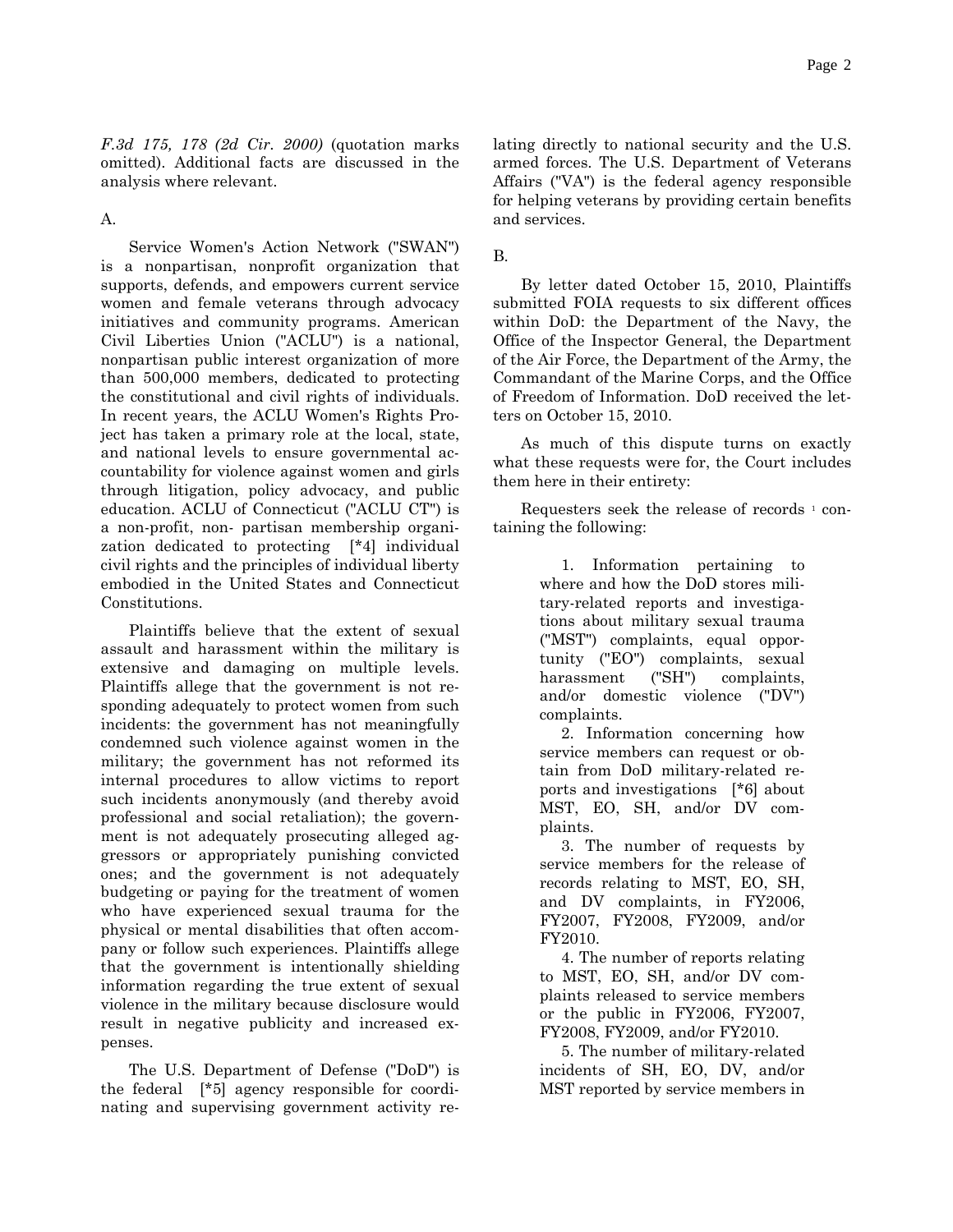FY2006, FY2007, FY2008, FY2009, and/or FY2010.

 6. The number of sexual-assault-related courts-martial in FY2006, FY2007, FY2008, FY2009, and/or FY2010.

 7. The number of charges sworn in all sexual-assault-related courts-martial in FY2006, FY2007, FY2008, FY2009, and/or FY2010.

 8. The number of sexual-assault-related courts-martial that resulted in acquittal in FY2006, FY2007, FY2008, FY2009, and/or FY2010.

 9. The number of sexual assault related courts-martial that resulted in convictions in FY2006, FY2007, FY2008, FY2009, and/or FY2010.

 10. The crimes for which convictions in sexual assault-related courts-martial were secured, and/or the sentences awarded for those convictions in FY2006, FY2007, FY2008, FY2009, and/or FY2010.

 11. [\*7] All records related to the non-judicial or administrative resolution of sexual assault-related complaints that did not result in court martial in FY2006, FY2007, FY2008, FY2009, and/or FY2010.

 12. A breakdown by gender and/or race of any information that falls within the scope of requests 1 though 11.

Am. Compl. [doc. # 13-2] Ex. A.

1 The term "records" as used herein includes all records or communications preserved in electronic or written form, including but not limited to correspondences, documents, data, videotapes, audio tapes, emails, faxes, files, guidance, guidelines, evaluations, instructions, analyses, memoranda, agreements, notes, orders, policies, procedures, protocols, reports, rules, technical manuals, technical specifications, training manuals, or studies.

As of December 13, 2010, Plaintiffs had received denials of fee waivers from the Office of

Freedom of Information and the Office of the Inspector General, letters from the Office of Freedom of Information and the Office of the Inspector General claiming they could find no requested records, and a letter from the Army Crime Records Center refusing to search for the requested records.

By letters dated December 16, 2010, Plaintiffs [\*8] administratively appealed the decisions of the Office of Freedom of Information, the Office of the Inspector General, and the Army Crime Records Center.

C.

By letter dated October 15, 2010, Plaintiffs submitted FOIA requests to five different offices within VA: the Veterans Benefits Administration ("VBA"), the Board of Veterans Appeals ("BVA"), the Office of the General Counsel, the Office of Inspector General, and the Veterans Health Administration. VA received the letters on October 15, 2010.

Again, as much of this dispute turns on exactly what these requests were for, the Court includes them here in their entirety:

Requesters seek the release of records 2 containing the following:

> 1. The number of benefit claims filed, approved, and rejected for Post-Traumatic Stress Disorder ("PTSD") in FY2006, FY2007, FY2008, FY2009, and/or FY2010.

> 2. The distribution of disability ratings for PTSD claims in FY2006, FY2007, FY2008, FY2009, and/or FY2010.

> 3. The distribution of disability ratings for PTSD claims awarded in FY2006, FY2007, FY2008, FY2009, and/or FY2010.

> 4. The number of benefit claims filed for PTSD that list military sexual trauma ("MST") as a causal factor in FY2006, FY2007, FY2008, FY2009, [\*9] and/or FY2010.

> 5. The number of benefit claims approved and rejected for MST-related PTSD in FY2006, FY2007, FY2008, FY2009, and/or FY2010.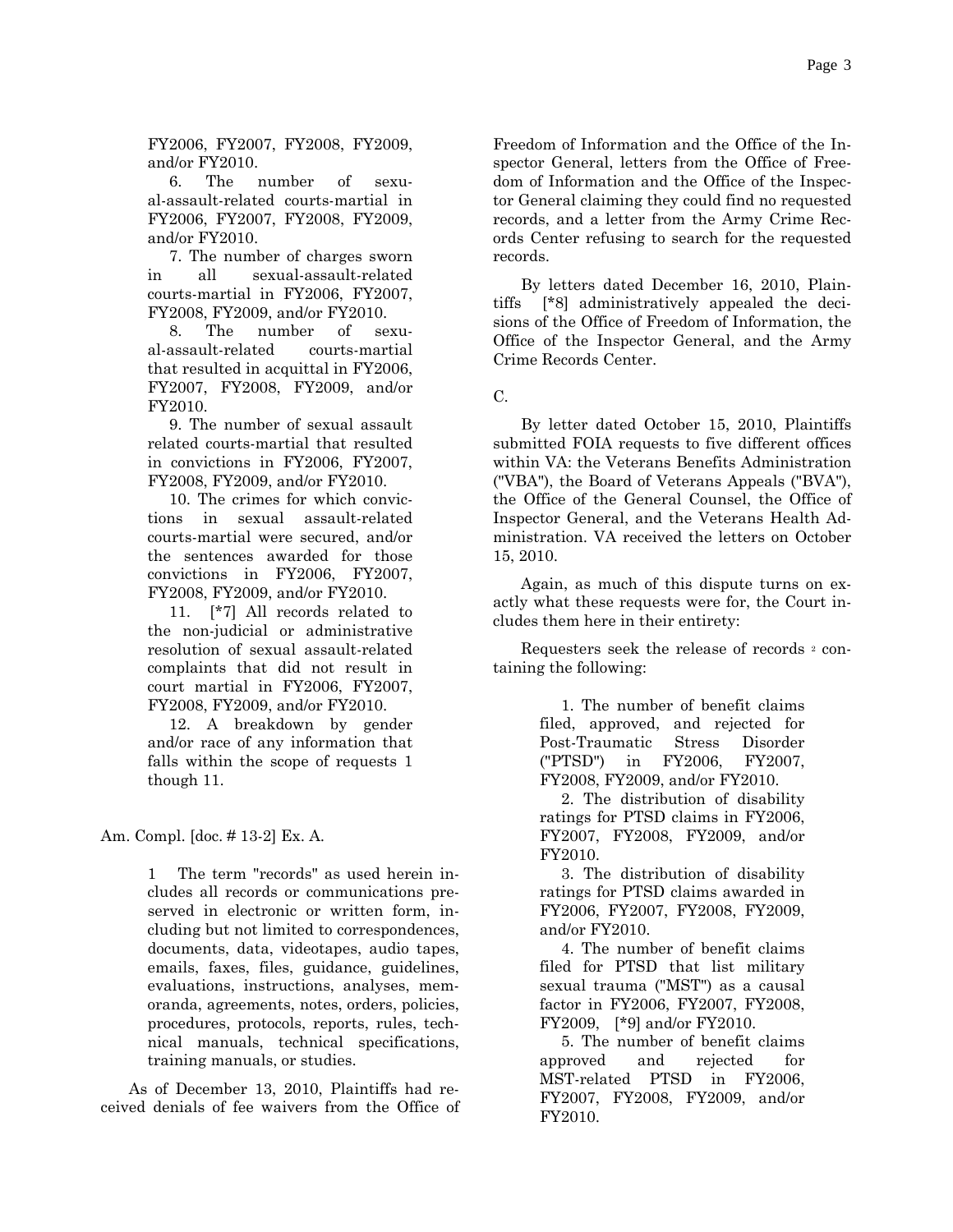6. The number of benefit claims rejected for MST-related PTSD in FY2006, FY2007, FY2008, FY2009, and/or FY2010 based on lack of direct service connection.

 7. The number of benefit claims approved for MST-related PTSD in FY2006, FY2007, FY2008, FY2009, and/or FY2010 where the evidence of direct service connection consisted solely of the veteran's service record and/or those where the evidence of direct service connection consisted of the veteran's service record and corroborating evidence from outside the service record.

 8. The number of benefit claims rejected for MST-related PTSD in FY2006, FY2007, FY2008, FY2009, and/or FY2010 where the evidence of direct service connection consisted solely of the veteran's service record and/or those where the evidence of direct service connection consisted of the veteran's service record and corroborating evidence from outside the service record.

 9. For FY2006, FY2007, FY2008, FY2009, and/or FY2010, the number of benefit claims based on MST-related PTSD for which the VA advised the claimant that evidence from sources [\*10] other than the veteran's service records or evidence of behavior changes may constitute credible supporting evidence of the stressor, and the number of benefit claims based on MST-related PTSD for which the VA allowed the claimant the opportunity to furnish this type of evidence or advise VA of potential sources of such evidence.

 10. The distribution of disability ratings for benefit claims awarded for MST-related PTSD in FY2006, FY2007, FY2008, FY2009, and/or FY2010.

 11. The number of benefit claims filed for non-PTSD conditions that list MST as a causal factor in FY2006, FY2007, FY2008, FY2009, and/or FY2010.

 12. The number of benefit claims approved and rejected for non-PTSD, MST-related conditions in FY2006, FY2007, FY2008, FY2009, and/or FY2010.

 13. The number of benefit claims rejected for non-PTSD, MST-related conditions in FY2006, FY2007, FY2008, FY2009, and/or FY2010 based on lack of direct service connection.

 14. The number of benefit claims approved for non-PTSD, MST-related conditions in FY2006, FY2007, FY2008, FY2009, and/or FY2010 where the evidence of direct service connection consisted solely of the veteran's service record, and/or where the evidence of direct service connection [\*11] consisted of the veteran's service record and corroborating evidence from outside the service record.

 15. The number of benefit claims rejected for non-PTSD, MST-related conditions in FY2006, FY2007, FY2008, FY2009, and/or FY2010 where the evidence of direct service connection consisted solely of the veteran's service record, and/or where the evidence of direct service connection consisted of the veteran's service record and corroborating evidence from outside the service record.

 16. The distribution of disability ratings for benefit claims awarded for non-PTSD, MST-related conditions in FY2006, FY2007, FY2008, FY2009, and/or FY2010.

 17. The number of benefit claims approved and rejected for each type of non-MST-related PTSD in FY2006, FY2007, FY2008, FY2009, and/or FY2010.

 18. A breakdown by gender and/or race of any information that falls within the scope of requests 1 through 17.

Am. Compl. [doc. # 13-3] Ex. B.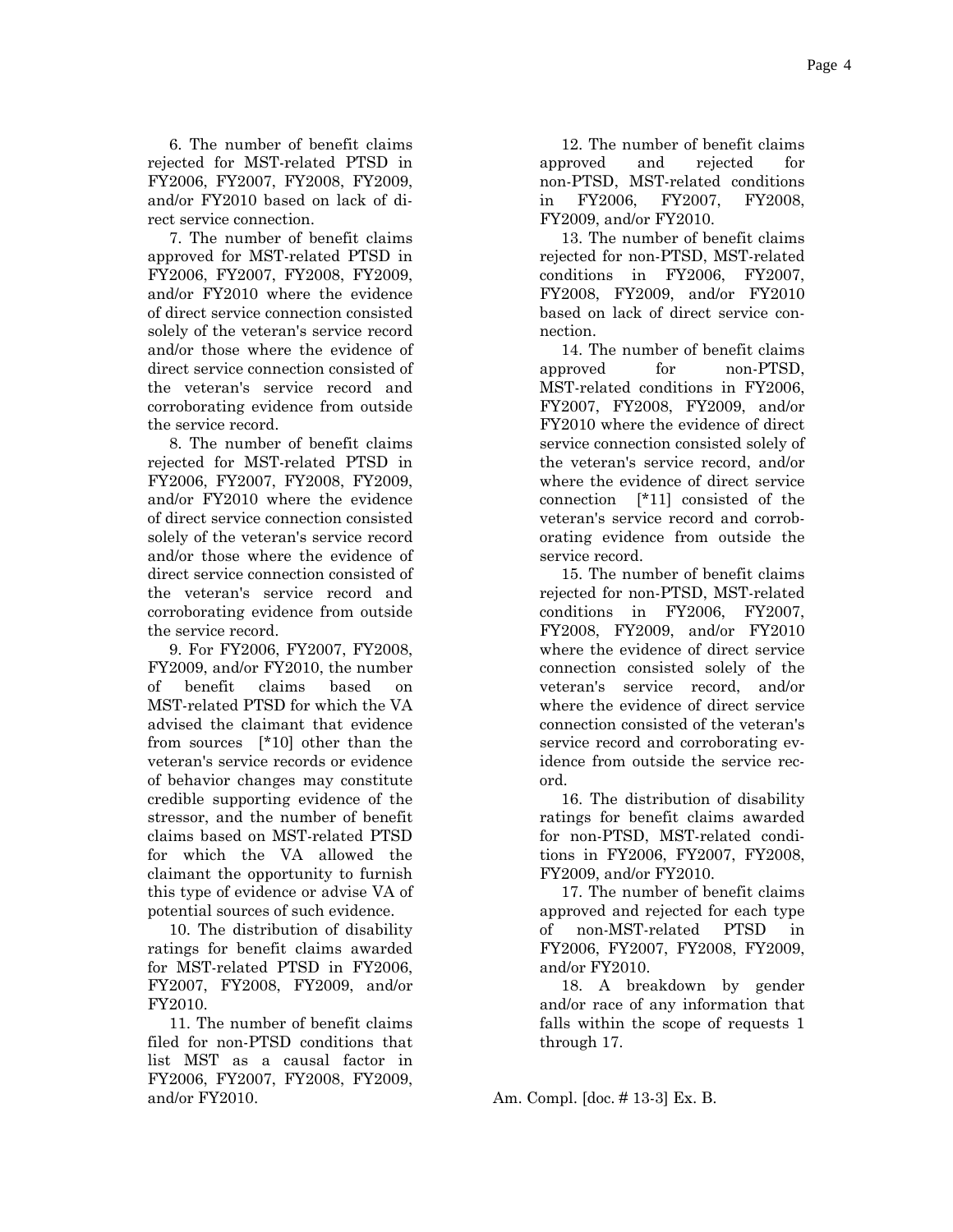2 The term "records" as used herein includes all records or communications preserved in electronic or written form, including but not limited to correspondences, documents, data, videotapes, audio tapes, emails, faxes, files, guidance, guidelines, evaluations, instructions, analyses, [\*12] memoranda, agreements, notes, orders, policies, procedures, protocols, reports, rules, technical manuals, technical specifications, training manuals, or studies.

As of December 13, 2010, Plaintiffs had received a response from the BVA providing partial records in response to some requests and claims that it could not respond to others. Plaintiffs also received responses from the Office of Inspector General and the Office of the General Counsel claiming that they did not possess any requested records.

By letters dated December 16, 2010, Plaintiffs administratively appealed the decisions of the BVA, the Office of Inspector General, and the Office of the General Counsel. 3

> 3 Plaintiffs do not appear to now contest the sufficiency of the FOIA responses from the VA's Office of the General Counsel, the VA's Office of Inspector General, or the Veteran's Health Administration.

### **II.**

As with all motions for summary judgment, summary judgment in a FOIA case is appropriate only when the "depositions, documents, electronically stored information, affidavits or declarations, stipulations (including those made for purposes of the motion only), admissions, interrogatory answers, or other materials" submitted [\*13] to the Court "show[] that there is no genuine issue as to any material fact and that the movant is entitled to judgment as a matter of law." *Fed. R. Civ. P. 56(c)(1)(A)*; *Fed. R. Civ. P. 56(a)*.

On a motion for summary judgment in a FOIA action, "the defending agency has the burden of showing that its search was adequate and that any withheld documents fall within an exemption to the FOIA." *Carney v. U.S. Dep't of Justice, 19 F.3d 807, 812 (2d Cir. 1994)* (citing *5 U.S.C. § 552(a)(4)(B)*; *EPA v. Mink, 410 U.S. 73, 79, 93 S. Ct. 827, 35 L. Ed. 2d 119 (1973))*. To

satisfy that burden, the agency may rely on "[a]ffidavits or declarations supplying facts indicating that the agency has conducted a thorough search and [explaining in reasonable detail] why any withheld documents fall within an exemption." *Id.*

To establish the adequacy of a search, an agency affidavit or declaration must be "relatively detailed and non-conclusory" and "submitted in good faith." *SafeCard Servs., Inc. v. SEC, 926 F.2d 1197, 1200, 288 U.S. App. D.C. 324 (D.C. Cir. 1991)* (quotation marks omitted); *see also Wood v. FBI, 432 F.3d 78, 85 (2d Cir. 2005)*. This means, for instance, that an agency affidavit or declaration must describe in reasonable detail the scope of the search [\*14] and the search terms or methods employed. *See, e.g., Maynard v. CIA, 986 F.2d 547, 559 (1st Cir. 1993)*; *N.Y. Times Co. v. United States DOD, 499 F. Supp. 2d 501, 518 (S.D.N.Y. 2007)*. Because "[a]ffidavits submitted by an agency are accorded a presumption of good faith[,] . . . discovery relating to the agency's search and the exemptions it claims for withholding records generally is unnecessary if the agency's submissions are adequate on their face." *Carney, 19 F.3d at 812* (quotation marks and citation omitted).

# **III.**

Defendants maintain that there was no need to respond to the first two requests sent to all DoD offices, as they were questions about government policies, rather than requests for files or similar information. As an agency need not respond to or "answer questions disguised as a FOIA request," *Scaff-Martinez v. DEA, 770 F. Supp. 2d 17, 23 (D.D.C. 2011)* (quotation marks omitted), Defendants properly did not respond to the first two DoD Items. Summary judgment is therefore granted with regard to the first two requests sent to all DoD offices.

# **IV.**

Before the Court can determine whether the Defendants' searches were reasonable, as required by *5 U.S.C. § 552(a)(3)(C)*, it must [\*15] first determine what materials the Defendants were obligated to search for--which is relevant to evaluating Plaintiffs' first claim under *5 U.S.C. § 552(a)(3)(A)*. Plaintiffs argue that their requests sought individual information; Defendants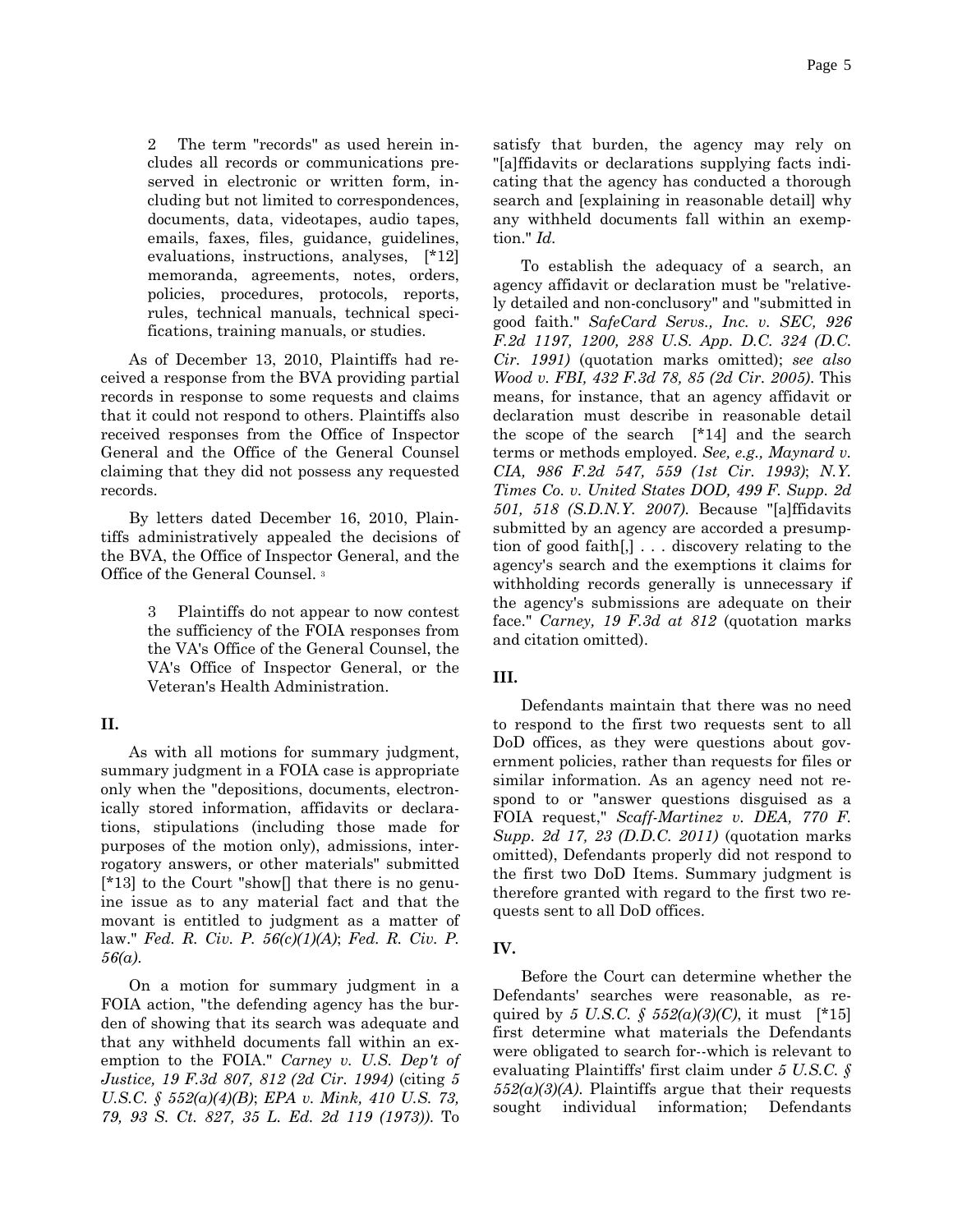maintain that all requests were for aggregate or statistical data.

The Court finds that many of the DoD FOIA requests appear to anticipate statistical or aggregate responses: Items 3-9 all ask for "[t]he number of" a certain type of document. *See* Am. Compl. [doc. # 13] Ex. A. Item 12 requests a gender and/or race breakdown of the requested information, which seems to be a request for statistical data. *See id.* Similarly, with the exception of a final claim that also requests a race and/or gender-based breakdown of the provided information, all of the VA FOIA requests ask either for "[t]he number of" a certain type of document or "[t]he distribution of disability ratings" for different types of claims. *See id.* Ex. B. Excepting DoD Items 10 and 11, then, all of the Plaintiffs' requests appear to be for statistical or aggregate responses.

The [\*16] only requests susceptible to reading as requests for individualized data are Items 10 and 11 of the DoD FOIA requests:

> 10. The crimes for which convictions in sexual assault-related courts-martial were secured, and/or the sentences awarded for those convictions in FY2006, FY2007, FY2008, FY2009, and/or FY2010.

> 11. All records related to the non-judicial or administrative resolution of sexual assault-related complaints that did not result in court martial in FY2006, FY2007, FY2008, FY2009, and/or FY2010.

*Id.* Ex. A. Plaintiffs maintain that, construed liberally, Items 10 and 11 clearly ask for individual records. 4 Defendants argue that both request statistical or aggregate data, as (1) both should be read in the larger context of the other requests, (2) the fact that Item 12 requests a breakdown by gender and/or race implies that 10 or 11 must be susceptible to such a breakdown, and (3) Plaintiffs' subsequent filing of a separate FOIA request implicitly acknowledges this one's failure to request individual records.

> 4 Plaintiffs also argue that in February 2011 and subsequent discussions between the parties, Plaintiffs clarified that they

were requesting individual records. However, what [\*17] is relevant is the text as presented to the agency, not as construed by a plaintiff after litigation commences. *See, e.g., Wilson v. United States DOT, 730 F. Supp. 2d 140, 155 (D.D.C. 2010)* ("[A]n agency need only conduct a search as to the original request, and not to subsequent additions or clarifications."). Accordingly, the Court analyzes the text as received by the agency.

The most sensible reading of Item 10 is as a request for aggregate data: specifically, for a list of crimes for which court martial convictions were secured and/or for a list of the sentences awarded for those convictions. While "[t]he crimes for which convictions in courts-martial were secured are certain to be in the records of the courts-martial," Pls.' Resp. [doc. # 47] at 9, along in other places, this is essentially saying that information in lists may be found in documents from which that list was made, which would be true for any list. The FOIA request generally asks for release of records "containing" the following information--not for all records possibly relating to such information. *See* Am. Compl. [doc. # 13] Ex. A.

Item 11, however, requests "records containing . . . [a]ll records" relating to [\*18] the non-judicial or administrative resolution of complaints that did not result in court martial. Despite this odd phrasing, the Court is not sure how the DoD agencies could read this as a request for aggregate data. Instead, in contrast to the other requests, it specifically asks for all records, a word which is defined within the FOIA request as encompassing a substantial number of types of documents. This is not a case of Plaintiffs later attempting to change the terms of a request: by its terms, the request appears to ask for reams of documents.

The fact that every other request--in both the DoD and VA FOIA letters--appears to ask for aggregate data does not mean that Item 11 may not ask for individual data. It may explain why Defendants misread the request, but it is disingenuous for Defendants to now attempt to argue that this single Item never asked for "all records." The Defendants' argument that Item 12, which asks for a gender and/or race breakdown of the previous requests, must imply that the previous re-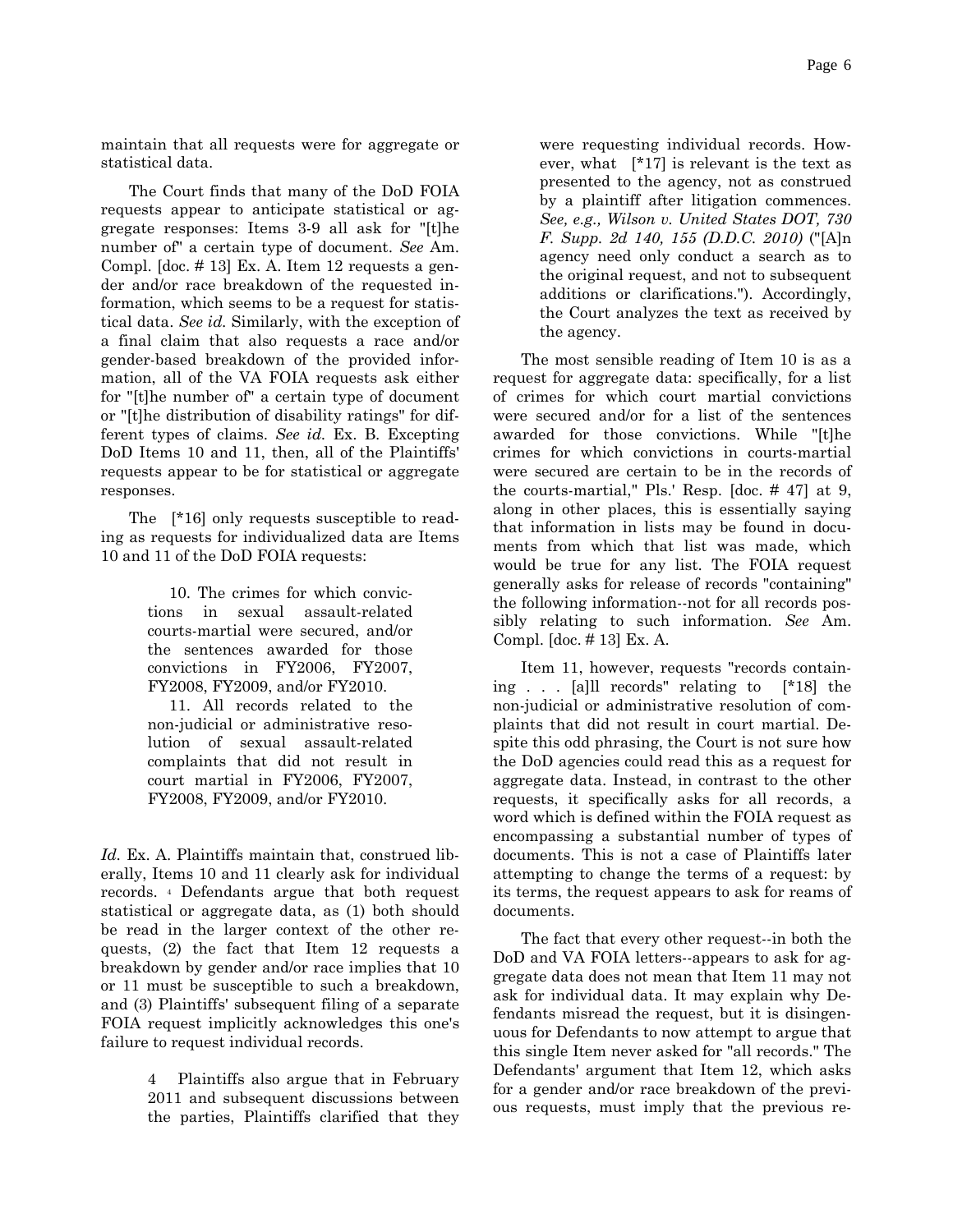quests were for aggregate data is also unconvincing. Item 12 is simply a separate request for any information the DoD might have on such breakdowns. Nor does Plaintiffs' subsequent [\*19] filing of a new FOIA request imply that its original filing did not include a similar request; rather, it was an appropriate response to the fact that Defendants refused to fulfill this one.

"When [a] request demands all agency records on a given subject then the agency is obliged to pursue any 'clear and certain' lead it cannot in good faith ignore. But, an agency need not conduct a search that is unduly burdensome." *Halpern v. FBI, 181 F.3d 279, 288 (2d Cir. 1999)* (citations omitted). As written, Item 11's request is clear enough--but it may also be unduly burdensome. Plaintiffs ask for "all records" relating to the non-judicial or administrative resolution of a sexual assault-related complaint that did not result in a court martial for five different years--where a "record" includes, but is not limited to, "correspondences, documents, data, videotapes, audio tapes, emails, faxes, files, guidance, guidelines, evaluations, instructions, analyses, memoranda, agreements, notes, orders, policies, procedures, protocols, reports, rules, technical manuals, technical specifications, training manuals, or studies." Am. Compl. [doc. # 13] Ex. A. Given this expansive request, the Court is tempted [\*20] to find as a matter of law that the request is unduly burdensome. However, as the Court must examine the facts and draw inferences in favor of the non-moving Plaintiffs, and as Defendants have not submitted evidence on this point, *see* Defs.' Reply [doc. # 50] (stating only that the relevant data cannot be reasonably searched and therefore a response would be unduly burdensome), the Court concludes that there is a genuine issue of material fact as to whether the Item 11 request is unduly burdensome. Accordingly, summary judgment with regard to this request is denied.

### **V.**

The Court now turns to evaluating the adequacy of the Defendants' searches. In order to do so, it examines the numerous declarations submitted with Defendants' Motion for Summary Judgment [doc. # 35].

Plaintiffs contest the sufficiency of many of these affidavits. Specifically, Plaintiffs contend that many of the declarations are not made by a person who undertook or supervised the search, that the declarations contain an inadequate description of the agency's file systems and/or search, that the declarations fail to prove that the agency conducted an adequate search, and/or that there is countervailing evidence that certain [\*21] agencies acted in bad faith.

The Court first reviews the relevant case law for each of these issues. It then examines the various agencies' affidavits to determine whether they are sufficient.

#### A.

Plaintiffs critique many of the agencies for failing to provide a declaration from someone who undertook or directly supervised the records search. Instead, the declarations associated with these offices all come from individuals at the top of the supervisory ladder. The declarants all aver that their declarations are based on their personal knowledge, upon their review of information available to them in their official capacities, and upon their own conclusions. While acknowledging that a supervisor may rely on second-hand information in drafting declarations, Plaintiffs question whether *any* supervisor may submit a sufficient declaration or whether a declarant must either have personally conducted the search or supervised not only the person who conducted the search but the search itself.

Case law does not provide a definitive answer. Most cases simply state that the supervisor of a search may testify to the search without distinguishing between general supervisors (such as the head of an agency) [\*22] and supervisors who personally oversee a search. *See, e.g., Truesdale v. United States DOJ, 803 F. Supp. 2d 44, 50 (D.D.C. 2011)* (relying on an affidavit from a "supervisor" without clarifying the supervisor's role, except to say that she supervises the handing of FOIA requests); *Garcia v. United States DOJ, 181 F. Supp. 2d 356, 368 (S.D.N.Y. 2002)* (finding that the Acting Chief of the Litigation Unit, which processes litigation requests, was the appropriate individual to describe the search for responsive documents, without clarifying whether he was a general or specific supervisor); *Safe-Card Servs., Inc., 926 F.2d at 1201* (finding that a paralegal who "was in charge of coordinating the SEC's search and recovery efforts" was "the most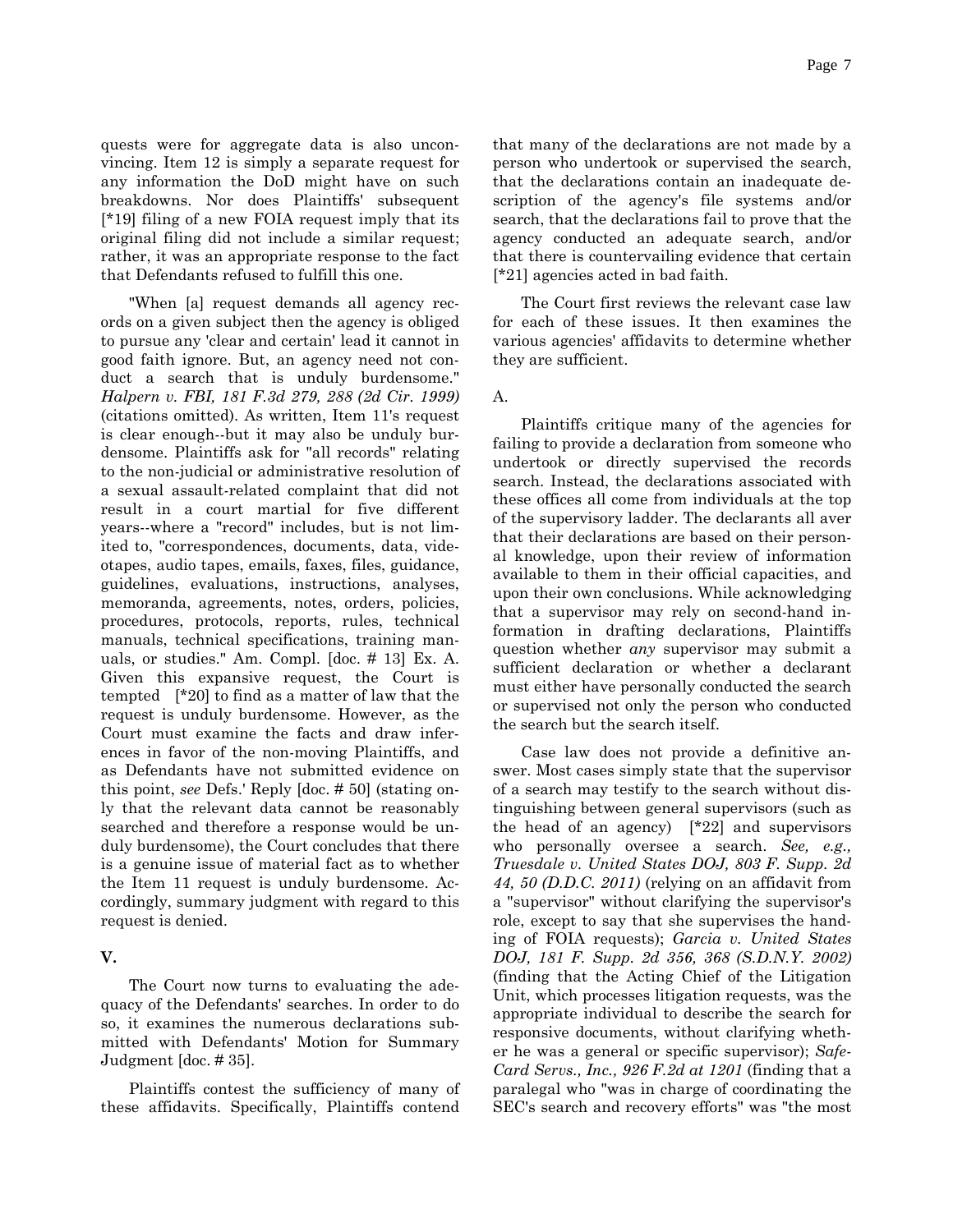appropriate person to provide a comprehensive affidavit").

Second Circuit case law provides only weak support for Plaintiffs' argument that only a supervisor who personally supervised the search may submit an affidavit. In *Carney*, the Second Circuit found that "[a]n affidavit from an agency employee responsible for supervising a FOIA search is all that is needed to satisfy *Rule 56(e)*; there is no need for the agency to supply affidavits from each [\*23] individual who participated in the actual search." *19 F.3d at 814* (discussing affidavits written by officials who had either personally supervised, were personally involved in processing, or who supervised the processing of the FOIA requests). At least one lower court has since read *Carney* as requiring that an affidavit from the agency employee who was responsible for supervising the search--not any just a supervisor--should be obtained. *See Katzman v. CIA, 903 F. Supp. 434, 438 (E.D.N.Y. 1995)*.

The district courts of D.C. seem to have taken a different route, finding that effectively any supervisor is capable of submitting a sufficient declaration. In *Blunt-Bey v. United States DOJ, 612 F. Supp. 2d 72, 74 (D.D.C. 2009)*, a district court found that officials who learn about a search "through the performance of their official duties and their review of the official files" have sufficient "personal knowledge" to testify about the search under *Rule 56*. *Accord Holt v. United States DOJ, 734 F. Supp. 2d 28, 38 (D.D.C. 2010)* ("[E]ach declarant has stated his or her familiarity with the component's procedures for handling FOIA and Privacy Act requests, and each declaration is based on [\*24] the declarant's review of the component's official files. The Court may accept the declaration of a person who did not conduct the search itself if in his declaration, he attests to his personal knowledge of the procedures used in handling a FOIA request and his familiarity with the documents in question." (citations, quotation marks, and alterations omitted)).

At least one Second Circuit district court has explicitly applied similar reasoning, *see Adamowicz v. IRS, 672 F. Supp. 2d 454, 463 (S.D.N.Y. 2009)* (rejecting the claim that a government agency must submit declarations from officers who actually supervised and conducted the search in question and instead finding that a supervisor who delegates the search to another,

Page 8

who in turn delegates to another, is the appropriate person to submit a declaration) *affirmed 402 F. App'x 648 (2d Cir. 2010)*, and at least one has implicitly applied similar reasoning, *see El Badrawi v. Dep't of Homeland Sec., 583 F. Supp. 2d 285, 299 (D. Conn. 2008)* (not questioning the sufficiency of a declaration filed by the Chief of the agency's FOIA Appeals, Policy, and Litigation Branch who had learned of information relating to the request in her official [\*25] capacity).

The Court believes that the discrepancies within the case law reflect the fact-intensive nature of this inquiry. Depending on the nature of the search and the role and experience of the supervisor, some supervisors who did not personally supervise a particular search may nonetheless learn enough about it to be able to submit a sufficient declaration based on personal knowledge; others may not. Accordingly, while the Court finds the D.C. district court approach persuasive, in the absence of clear Second Circuit guidance it ultimately resolves the parties' arguments on this point on the basis of the individual declarations rather than as a matter of law.

#### B.

Agency FOIA declarations should provide reasonably detailed information about the "scope of the search and the search terms or methods employed." *Godaire v. United States DOJ, No. 3:10cv01266 (MRK), 2011 U.S. Dist. LEXIS 80892, 2011 WL 3047656, at \*2 (D. Conn. Jul. 25, 2011)*. Affidavits must also aver "that all files likely to contain responsive materials (if such records exist) were searched." *El Badrawi, 583 F. Supp. 2d at 298* (quotation marks omitted); *see also McCready v. Nicholson, 465 F.3d 1, 14, 373 U.S. App. D.C. 236 (D.C. Cir. 2006)* ("At the summary judgment stage, [\*26] where the agency has the burden to show that it acted in accordance with the statute, the court may rely on a reasonably detailed affidavit, setting forth the search terms and the type of search performed, and averring that all files likely to contain responsive materials (if such records exists) were searched" (quotation marks omitted)).

To provide a complete description of the search, affidavits "must detail files searched and the general scheme of the agency file system." *Fisher v. FBI, 94 F. Supp. 2d 213, 218 n.2 (D. Conn. 2000)*; *see also Katzman, 903 F. Supp. at*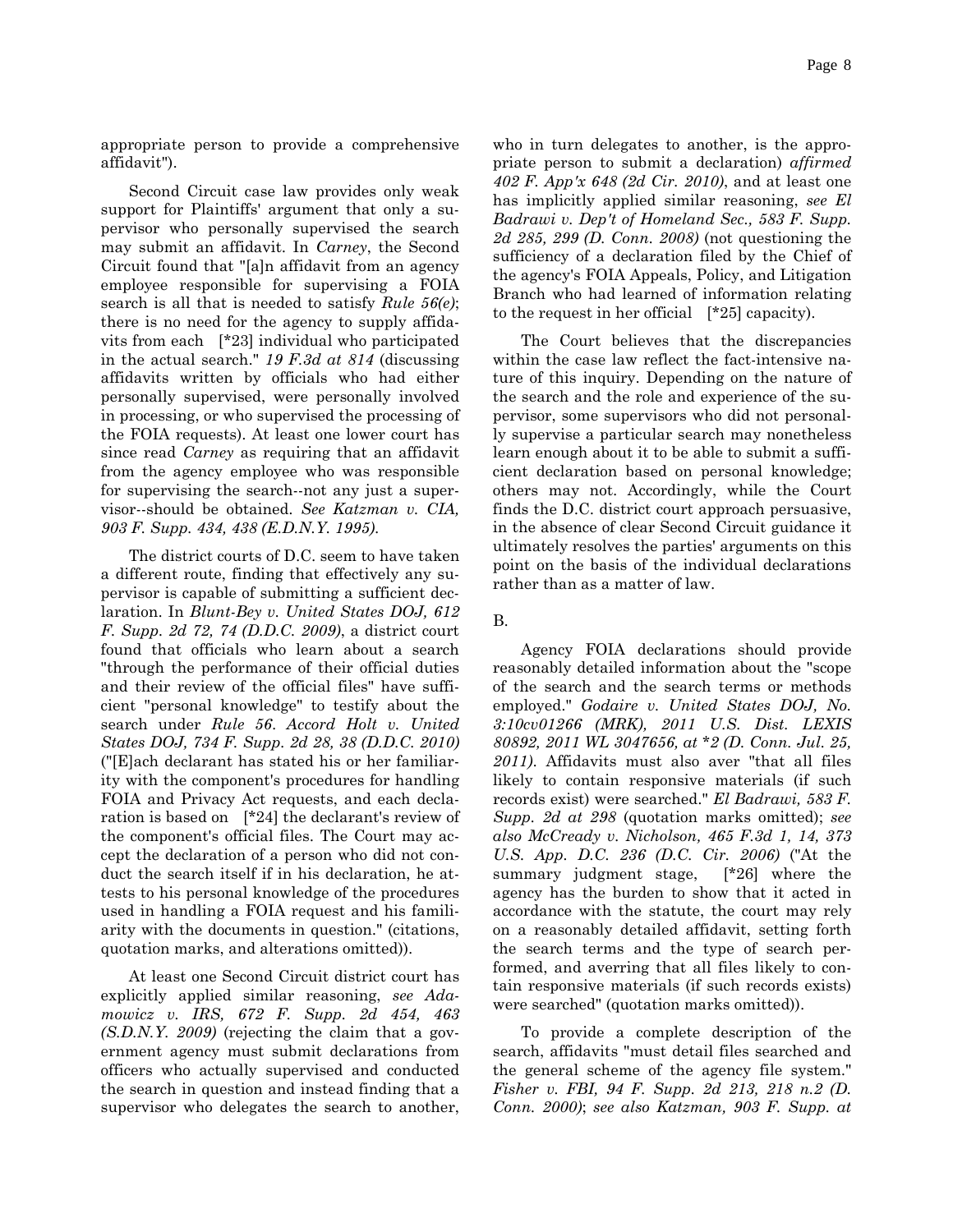Page 9

*438* (noting that agency declarations must "identify the searched files and describe at least generally the structure of the agency's file system which renders any further search unlikely to disclose additional relevant information" (quotation marks omitted)). "Without at least an elementary description of the general scheme of an agency's file system, a FOIA requester has no basis upon which to dispute an agency's assertion that any further search is unlikely to disclose additional relevant information." *El Badrawi, 583 F. Supp. 2d at 300* (quotation marks and alteration omitted) (finding that a description of the database [\*27] searched was not sufficient, as the affidavit did not also describe the general scheme of the file system).

While an agency must describe the search and the files searched, there is no requirement that agencies describe *all* of their file systems. Instead, an adequate description need only provide reasonable detail about the parameters and execution of an agency's search and aver that all files likely to contain responsive material were searched. *See id.*; *McCready, 465 F.3d at 14*.

As an initial matter, many of the Plaintiffs' complaints regarding search descriptions are based on the claim that certain declarations fail to describe *all* of their file systems. Defendants argue that the information they have provided regarding searched databases is sufficient. Defendants reason that, as federal agencies publish in the Federal Register a notice briefly describing every system of records they maintain that tracks information retrievable by the name or other personal identifier of an individual, much of the information Plaintiffs request could be discovered through a few Google searches.

Google searches may allow Plaintiffs to undercover much of the missing information if Plaintiffs' sole intention [\*28] was to learn about the government's file systems, but that is not the purpose of the declaration requirement. Declarations are supposed to allow the Plaintiffs--and the Court--to evaluate the reasonableness of an agency's search. Defendants' argument therefore implies that *the Court* must comb the internet to evaluate whether the searches were reasonable. The Court declines to do so and instead looks only to the declarations to determine whether they provide enough of a review of the respective relevant file systems that the Plaintiffs and Court may evaluate the searches' sufficiency.

Therefore, although the Court summarily dismisses Plaintiffs' arguments that are only generalized critiques of an agency's failure to describe *all* commands, departments, record systems, databases, et cetera, the Court will be concerned when a declaration does not reasonably describe why one source of records and not another was searched.

Finally, if an agency declaration fails to adequately describe a search, that lapse alone does not establish an absence of good faith--or the failure to conduct a reasonable search. *See N.Y. Times, 499 F. Supp. 2d at 518*. Instead, "[t]he appropriate next step is for Defendants [\*29] to submit to the Court a reasonably detailed affidavit or affidavits which indicate the rigors of their search, following review of which the Court will determine whether the search was adequate under FOIA." *Id.* (quotation marks and alterations omitted).

Plaintiffs critique numerous declarations for failing to demonstrate that the relevant agency conducted an adequate search, relying heavily on the maxim that, "[a]lthough a requester must reasonably describe the records sought, an agency also has a duty to construe a FOIA request liberally." *Nation Magazine, Wash. Bureau v. U.S. Customs Serv., 71 F.3d 885, 890, 315 U.S. App. D.C. 177 (D.C. Cir. 1995)* (quotation marks, citation, and alteration omitted).

Courts also recognize, however, that "a search need not be perfect, only adequate, and adequacy is measured by the reasonableness of the effort in light of the specific request." *Meeropol v. Meese, 790 F.2d 942, 956, 252 U.S. App. D.C. 381 (D.C. Cir. 1986)*; *see also Amnesty Int'l USA v. CIA, No. 07 Civ. 5435 (LAP), 2008 U.S. Dist. LEXIS 47882, 2008 WL 2519908, at \*9 (S.D.N.Y. Jun 19, 2008)* ("Reasonableness does not demand perfection . . . an agency is not expected to take extraordinary measures to find the requested records, but only to conduct a search reasonably [\*30] designed to identify and locate responsive documents." (quotation marks omitted)). The question is not whether any additional responsive documents conceivably exist, but rather whether the agency's search was reasonably

C.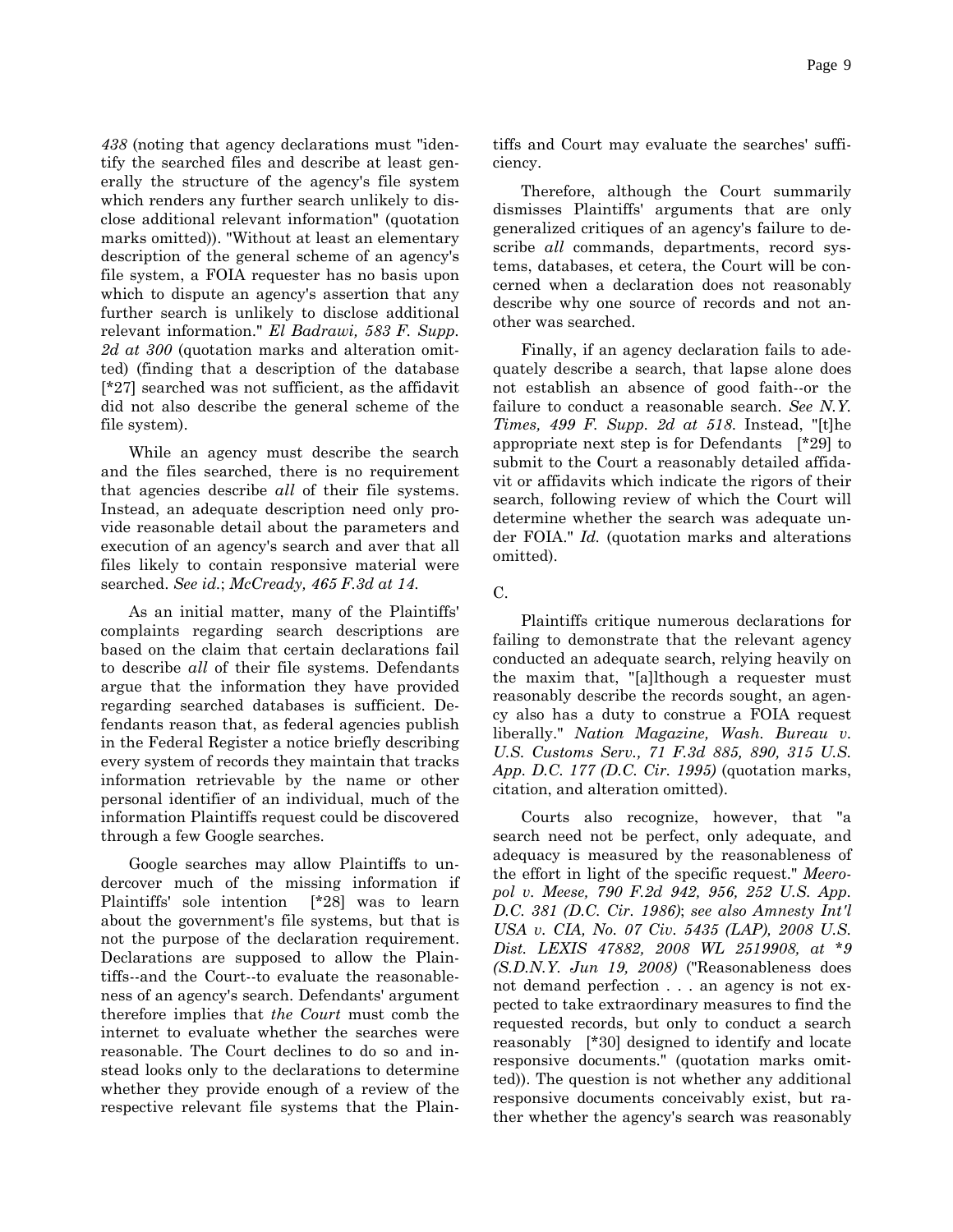calculated to discover responsive documents. *See id.* Therefore, the fact that an agency might later discover relevant documents does not necessarily mean that the original search was unreasonable. *See Grand Cent. P'ship, Inc. v. Cuomo, 166 F.3d 473, 489 (2d Cir. 1999)* ("That some documents were not discovered until a second, more exhaustive, search was conducted does not warrant overturning the district court's [finding that the search was adequate]."). An agency need not produce records it has already publicly disseminated, *see United States DOJ v. Tax Analysts, 492 U.S. 136, 152, 109 S. Ct. 2841, 106 L. Ed. 2d 112 (1989)* (finding that an agency need not produce requested materials that it has previously published or made available), nor need an agency create a new record in response to a request for one, *see Scaff-Martinez, 770 F. Supp. 2d at 22-23*.

As noted above, the burden of demonstrating that a search is adequate rests on the agency. *See 5 U.S.C. § 552(a)(4)(B)*; *Carney, 19 F.3d at 812*. To satisfy [\*31] that burden, an agency may submit non-conclusory declarations that explain, in reasonable detail, the scope and method of the agency's search, as well as any justifications for acknowledged non-disclosures. *See id.* "A district court in a FOIA case may grant summary judgment in favor of an agency on the basis of agency affidavits if they contain *reasonable specificity* of detail rather than merely conclusory statements, and if they are not called into question by contradictory evidence in the record or by evidence of agency bad faith." *Grand Cent. P'ship, 166 F.3d at 478* (quotation marks omitted) (emphasis in original).

#### D.

Once an agency has shown its search to be adequate, the burden shifts to the plaintiff to demonstrate bad faith. *See Fisher, 94 F. Supp. 2d at 218*. A FOIA plaintiff must "make a showing of bad faith on the part of the agency sufficient to impugn the agency's affidavits or declarations, or provide some tangible evidence that an exemption claimed by the agency should not apply or summary judgment is otherwise inappropriate." *Carney, 19 F.3d at 812* (citation omitted). "[E]ven if an agency has met its burden by submitting, in good faith, relatively detailed and nonconclusory [\*32] affidavits, the requester may nonetheless produce countervailing evidence, and if the sufficiency of the agency's identification or retrieval

procedure is genuinely in issue, summary judgment is not in order." *El Badrawi, 583 F. Supp. 2d at 299* (quotation marks omitted).

An agency declaration cannot be rebutted, however, by "purely speculative claims about the existence and discoverability of other documents." *Safecard Servs., Inc., 926 F.2d at 1200* (quotation marks omitted). If a plaintiff fails to satisfy this burden, summary judgment is appropriate. *See Carney, 19 F.3d at 812*.

**VI.**

A.

Plaintiffs take issue with three declarations, submitted on behalf of the Department of the Navy, by Robin Patterson, the Head of the Department of the Navy, Chief of Naval Operations, Privacy and FOIA Policy Officer; Tammy Tideswell, the Initial Denial Authority for Commander, Navy Installation Command's FOIA Program; and David Harrison, the Director of Code 20, the Criminal Law Division of the Office of the Judge Advocate General.

The Court finds that both Ms. Patterson and Ms. Tidewell's declaration fail to adequately describe the search and meet their burden of demonstrating that the search was sufficient. [\*33] Additionally, Plaintiffs have introduced countervailing evidence based on admissions in Ms. Patterson's declaration. Summary judgment with regard to the Navy's searches is therefore inappropriate at this time. The Court finds Mr. Harrison's declaration sufficient.

#### 1.

Plaintiffs first argue that Ms. Patterson's declaration is insufficient because she relied on information obtained from an individual over whom she exercised no direct authority. David German, a GS-14 level federal employee with over thirteen years experience as the Navy Personnel Command FOIA officer, advised Ms. Patterson and/or the person conducting the search under Ms. Patterson's supervision that, based on his knowledge of the Command's filing systems, it did not maintain any responsive records to Plaintiffs' FOIA request. The Court finds that Ms. Patterson reasonably relied on Mr. German's conclusion, and her declaration is not rendered insufficient as a result.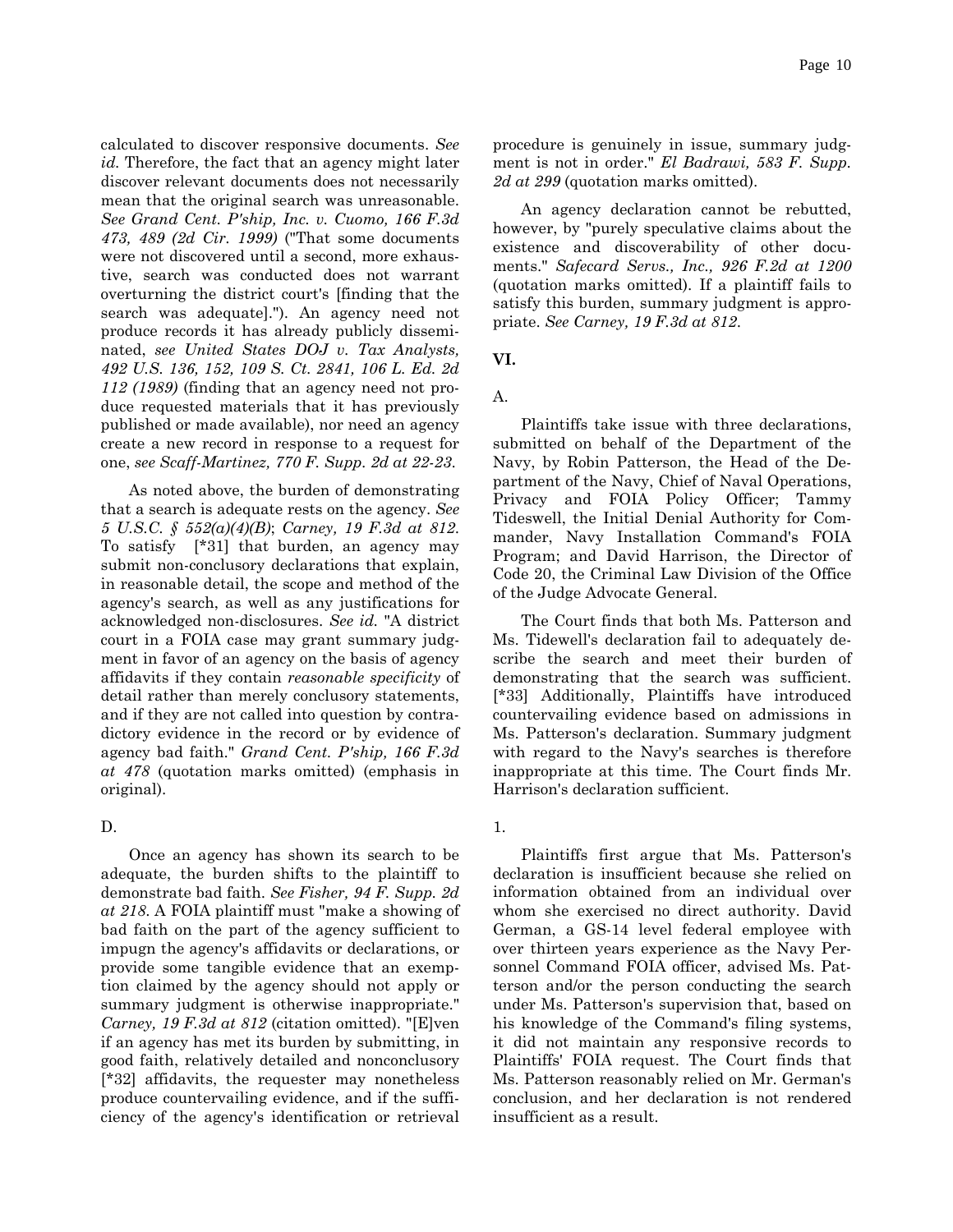2.

Plaintiffs next argue that the three declarations all fail to describe the searches adequately. Plaintiffs first observe that, while Ms. Patterson does describe the Navy commands she and another agreed would produce responsive documents, the lack of a list [\*34] of all possible commands makes it difficult to evaluate whether Ms. Patterson's chosen commands are appropriate. Plaintiffs also note that the fact that Ms. Patterson later came to learn that two additional commands also had responsive records indicates that still more commands may also have had such information.

As noted above, Ms. Patterson is not obligated to provide a complete list of all commands or to review each command one by one and explain why it was not searched. Ms. Patterson also appropriately describes why the commands selected for search were selected and, with one exception, 5 adequately describes their searches. Furthermore, the unearthing of responsive records in other commands is not dispositive, as the issue is not whether any additional responsive documents might conceivably exist, but rather whether the original search was reasonably designed to discover responsive documents. *See, e.g., Amnesty Int'l, 2008 U.S. Dist. LEXIS 47882, 2008 WL 2519908, at \*9*; *see also Grand Cent. P'ship, Inc., 166 F.3d at 489*.

> 5 Ms. Patterson's description of the Department of the Navy Sexual Assault Prevention and Response Office's search is overly conclusory; although the Department produced responsive documents, [\*35] Ms. Patterson's only declaration of their search is that it "included all information that they both generated and maintained that was responsive to the request." Patterson Decl. [doc. # 35-16] ¶ 9. The Court agrees with Plaintiffs that this is not a sufficient description of how the Department's search was conducted.

However, the Court cannot determine from Ms. Patterson's declaration whether the original search was calculated to return responsive documents. *See El Badrawi, 583 F. Supp. 2d at 300* (finding a description of the searched database insufficient, as the larger file system was not described). Rather than describing her reasons for selecting only certain commands for search and not others, Ms. Patterson simply states that she and the search coordinator "determined it was unlikely that any other commands would have responsive records." Patterson Decl. [doc. # 35-16] ¶ 6. Ms. Patterson therefore implicitly avers that all files likely to contain responsive material were searched, but she fails to provide sufficient details about why she selected specific commands for search and not others. *Cf. McCready, 465 F.3d at 14*.

Ms. Patterson's description of the Naval Inspector General [\*36] file system is similarly inadequate because, although she describes the databases it searched, she fails to describe why those were the only databases searched. *See* Patterson Decl. [doc.  $# 35-16$ ] | 13. It may well be that there were no other responsive databases, or that there were no other databases at all. Regardless, Ms. Patterson must explain why the searched databases were selected for search and why others were not.

Ms. Tideswell's declaration likewise fails to describe the search at the Commander, Navy Installation Command (CNIC), insofar as she fails to explain why only four of the departments were contacted to conduct searches. While Ms. Tideswell does describe the departments contacted for various searches, *see* Tideswell Decl. [doc.  $\#$  35-17]  $\P\P$  6-9, she does not explain why other departments were not searched. 6 *See El Badrawi, 583 F. Supp. 2d at 300*.

> 6 Plaintiffs also argue that Ms. Tideswell failed to adequately describe CNIC's search on the basis of her statement that CNIC collects court-martial data but does not maintain it. *See* Tideswell Decl. [doc. # 35-17] ¶ 6. Plaintiffs believe that Ms. Tidewell was obligated to explain this seeming contradiction and that, based on [\*37] her description, a search for material related to court-martial records was warranted. The Court disagrees, and finds Ms. Tideswell's explanation sufficient. *See*  id. ("CNIC does not maintain this data; OJAG Code 20 is the release authority for all courts-martial records and reports . . . ."). The Court also finds that Ms. Tidewell reasonably relied on third-party representations that records were not stored at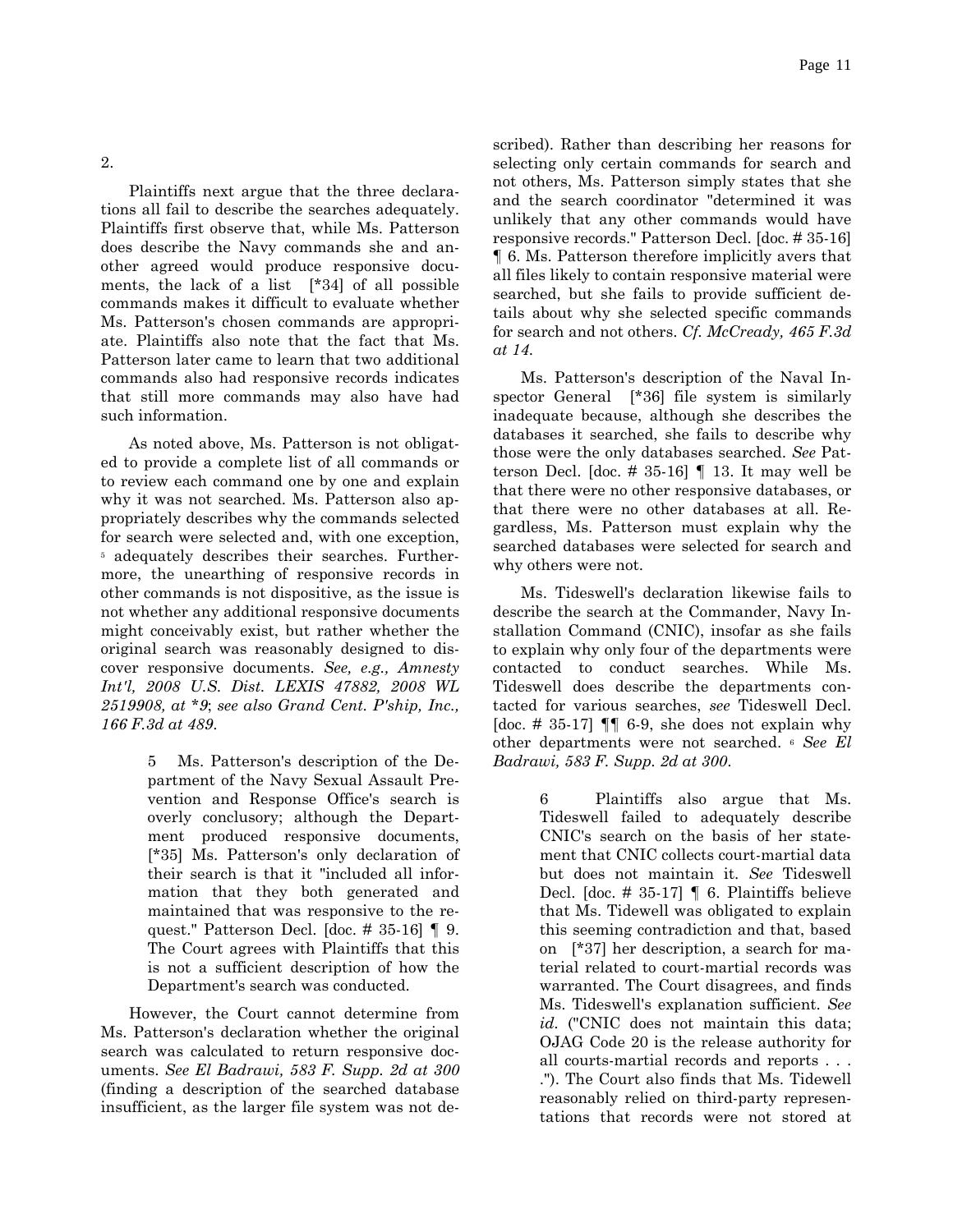certain facilities when concluding that a search of certain departments were futile. *See id.* ¶¶ 7-8.

However, Plaintiffs' attempt to make a similar argument with regard to Mr. Harrison's declaration fails. <sup>7</sup> Plaintiffs argue that Mr. Harrison's declaration does not describe Code 20's file system adequately because he doesn't give sufficient descriptions of the databases or clarify that his list constitutes is the entirety of Code 20's databases.

> 7 Plaintiffs also argue that Shaka Thorne's declaration fails to note whether the Naval Criminal Investigative Service (NCIS) databases can be searched by gender or race, with the implication that this makes it impossible to tell if a search for Item 12 was adequate. The declaration merely states that the databases "are indexed by personal [\*38] identifiers such as names, social security numbers, dates and places of birth and other pertinent data to enable the positive identification of individuals." Thorne Decl. [doc. # 35-18] ¶ 7. Defendants subsequently conducted a supplemental search based on gender and race and produced the results to Plaintiffs. *See* Donart Decl. [doc. # 50-3] ¶¶ 6-7. The Court believes that the supplemental search sufficiently addresses Plaintiffs' concerns.

Mr. Harrison's declaration lists certain databases that may have contained related information and explains why they were not searched, *see* Harrison Decl. [doc. # 35-19] ¶ 3 (noting that four record systems are not designed to systematically collect sexual-assault-related court-martial data); describes other individual records and explains why they were not searched, *see id.* ¶ 4 ("[W]e do not compile the disparate pieces of information contained within each of these individual records."); describes the database that was ultimately searched for relevant records and explained why this was the only database searched, *see id.* ¶ 5 (noting that CMTIS alone tracks all courts-martial records); and describes reasons for why certain requests were outside of [\*39] the scope of Code 20's military justice responsibilities, *see id.* ¶ 7. The Court finds this description more than sufficient to satisfy the agency's burden with regard to describing the file systems. *See McCready, 465 F.3d at 14*.

3.

Arguing that the Department of the Navy failed to liberally or reasonably construe Plaintiffs' requests, *see Nation Magazine, 71 F.3d at 890*, Plaintiffs contest whether the agency has met its burden of proof in proving it conducted an adequate search. 8

> 8 In her declaration, Shaka Thorne, on behalf of the Naval Criminal Investigative Service, describes three databases that are usually searched in response to perfected FOIA requests and notes that these records are not searchable by generic type of complaint, crime, or outcome. Instead, the records are searchable by a broad variety of offense codes, including indecent assault, rape, domestic assault, and special inquiry. Plaintiffs contend that Ms. Thorne refused to produce data because the terms used in the FOIA request did not precisely match the terms of the NCIS database. *See* Throne Deposition [doc.  $\#$  35-18] | 7 ("NCIS does not maintain a separate system of records that compiles the number of specific complaints [\*40] outside of the broad categories listed above. Accordingly, NCIS would have to create a new record for the compilation of complaints that meet narrower criteria than what is now used in response to the immediate request."). NCIS has since conducted a supplemental search to compile statistics about the contested terms and has produced the results of that search to Plaintiffs. *See* Donart Decl. [doc. # 50-3] ¶¶ 6-7. The Court believes this supplemental search should satisfy Plaintiffs' concerns.

First, Plaintiffs maintain that Ms. Patterson's description of the Naval Inspector General's search of the CMIS and NIGHTS databases indicate that the search was too narrow. The Office searched for complaints within the relevant time period in which the subject line and investigation summary included the term "Sexual Harassment," "Equal Opportunity," "Domestic Violence," or "Sexual Trauma." *See* Patterson Decl. [doc. # 35-16] ¶¶ 13-14. Plaintiffs maintain that "Sexual Assault" should have been one of the search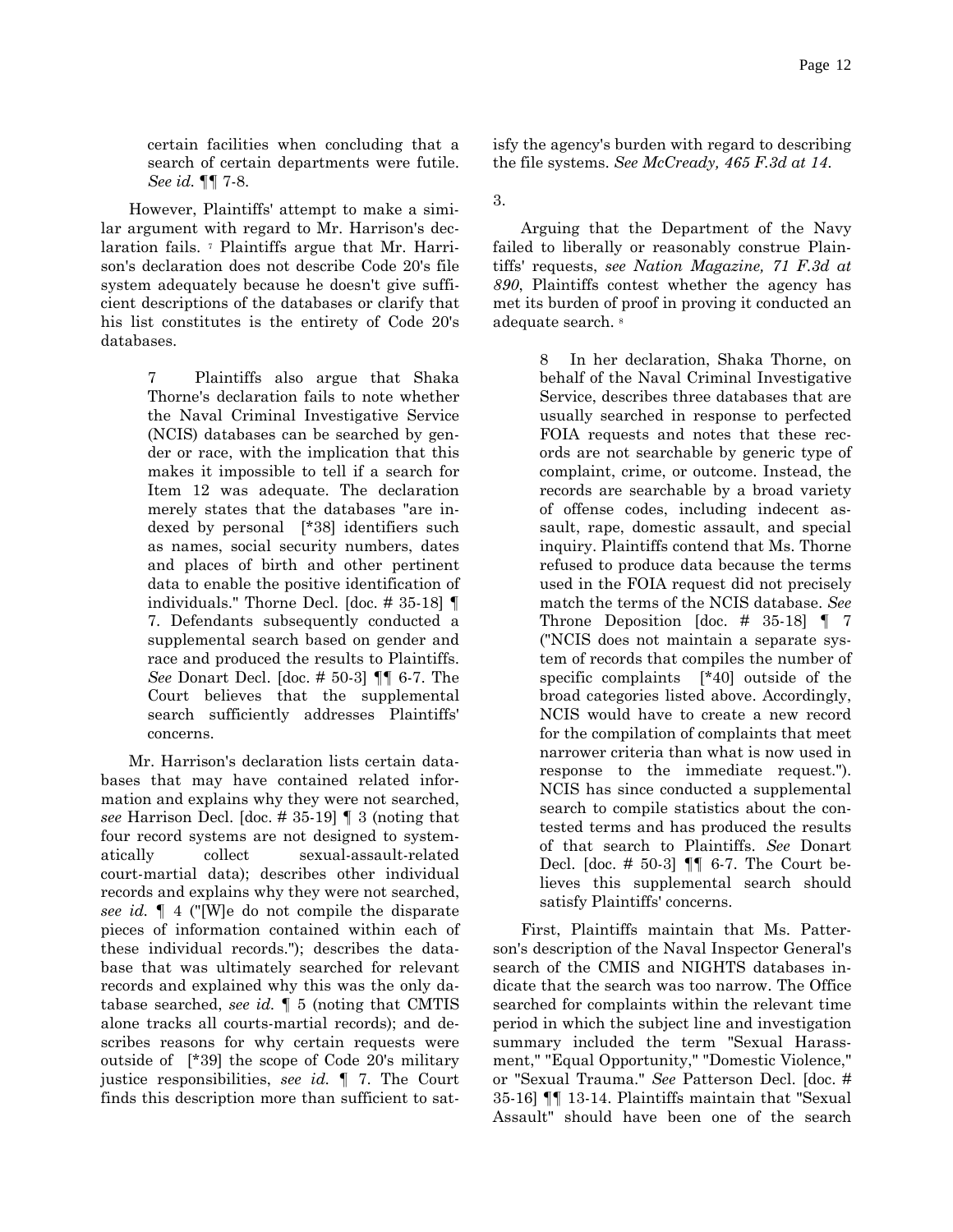terms, along with the terms Shaka Thorne indicated were used in the Navy (namely "Rape," "Indecent Assault," and "Domestic Assault"). Defendants argue that agencies have significant discretion [\*41] in selecting what search terms to use, *see Media Research Ctr. v. United States DOJ, Nos. 10-2013 (ESH), 11-0426 (ESH), 2011 U.S. Dist. LEXIS 118300, 2011 WL 4852224, at \*5 (D.D.C. Oct. 13, 2011)*, and that it was reasonable for the Naval Inspector General to limit its search terms to the type of complaints Plaintiffs listed in its request.

While it may have been reasonable to limit the search terms to Plaintiffs' request, Ms. Patterson does not explain why she chose to do so. Given the lack of a reasonable description, the Court finds that Ms. Patterson's declaration does not meet the required burden of proof with regard to her description of the Naval Inspector General's search.

Second, Plaintiffs argue that Code 20 also failed to properly construe their FOIA requests, as Code 20 did not search at least four databases which Mr. Harrison acknowledged "may include documents related to individual sexual assault related courts-martial" because they were not designed to systematically collect sexual-assault-related court martial data. *See* Harrison Decl. [doc.  $\# 35-97$ ]  $\P\P$  3, 4. Given that Defendants apparently understood all DoD requests to request aggregate data, the decision not to search databases that collected [\*42] only individualized data was reasonable at the time. However, as there is a question of fact as to whether Item 11's request for individualized data is unduly burdensome, Code 20 may need to conduct an additional search of these four databases and provide an additional declaration.

#### 4.

Plaintiffs contend that they have countervailing evidence demonstrating bad faith regarding Ms. Patterson's declaration: namely, that the Navy's inability to produce Unit Punishment Books for all requested years does not explain the failure to produce them for some of the requested years. Ms. Patterson states that the Navy need not produce Unit Punishment Books because the Unit Punishment Books, which "usually contains ledger entries of [Non-Judicial Punishments] and other punishments . . . are only retained for a

period of two years and are then destroyed." Patterson Decl. [doc.  $# 35-16$ ] | 19. As there is implicit evidence that Unit Punishment Books do exist, and as no plausible reason is given for the agency's failure to produce them, the Court finds that summary judgment with regard to the Navy is inappropriate at this time.

Plaintiffs also argue that Code 20's decision not to search repositories for [\*43] courts-martial records of trial on the basis that they were physically located in disparate locations was not a sufficient justification and, as a result, there is a question of fact as to whether Code 20 conducted a search reasonably calculated to produce all relevant records. 9

> 9 Plaintiffs observe that Code 20 did not provide any data for FY2006, presumably because CMTIS did not record information from cases prior to October 2006 and some data has been lost or corrupted. *See* Harrison Decl. [doc.  $\# 35-19$ ] | 10. As Plaintiffs note, however, this does not mean that *all* data from FY2006 was lost or corrupted. Code 20 has since provided data for FY2006 to Plaintiffs from the only database that contains such information. *See* Nelson Decl. [doc. # 50-4] ¶¶ 4-6.

The Court disagrees with Plaintiffs' assessment of Code 20's reasons for not producing individual trial records. Mr. Harrison explains that "[e]ven though Code 20 is responsible for retrieving individual Navy and Marine Corps [records of trial], we do not compile the disparate pieces of information contained within each of these individual records." Harrison Decl. [doc. # 35-19] ¶ 4. Instead, the physical records are located in dispersed [\*44] locations. *See id.* Given that Code 20 apparently believed Plaintiffs to be requesting aggregate data, this paragraph appears to be a good faith attempt to explain why additional aggregate data was not produced. As noted above, Code 20 may need to conduct an additional search, depending on this Court's ruling regarding whether producing individual files is unduly burdensome. For the purposes of this motion, however, Plaintiffs have not offered sufficient countervailing evidence to create a question of fact regarding the reasonableness of Code 20's search.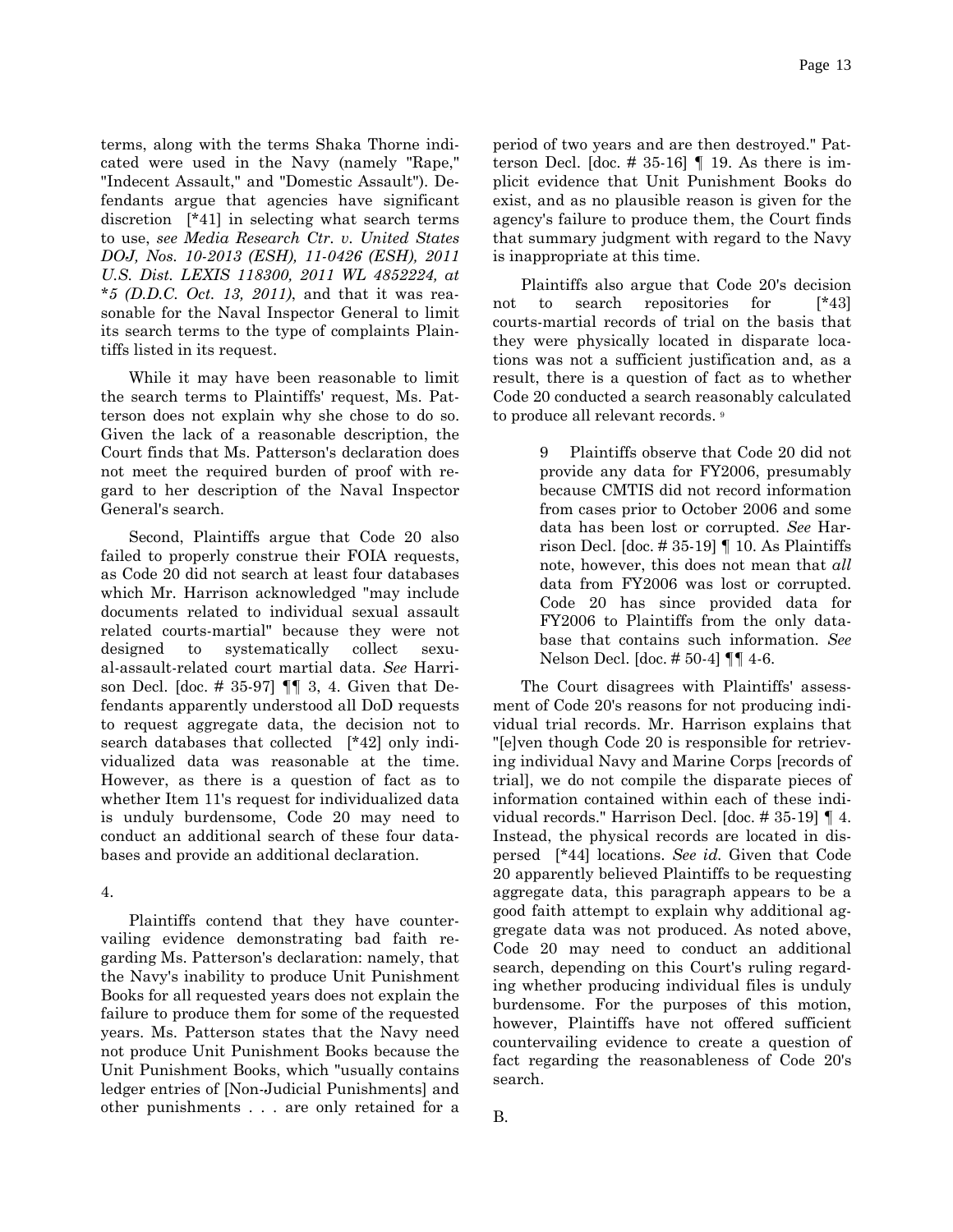The Office of the Inspector General's declaration, submitted by John R. Crane, the Assistant Inspector General for the Office of Communications and Congressional Liaison, is sufficient and summary judgment with regard to this agency is warranted. Mr. Crane's responsibilities include the role of Freedom of Information Act/Privacy Act ("FOIA/PA") Appellate Authority for the office. He is also the second line supervisor of the FOIA/PA Initial Denial Authority, who heads the office's FOIA Requester Service Center/Privacy Act Office. He states that, based on his current position and past experience, he is familiar with the office's FOIA [\*45] procedures. Mr. Crane doesn't seem to have actually supervised the search, but seems to have been an attenuated supervisor of a person who did. Mr. Crane personally handled SWAN's administrative appeal.

A declaration from a person who actually supervised the search--who appears to be the unnamed Chief or the unnamed Senior Specialist--would have been preferable, but that doesn't mean Mr. Crane's declaration is inadequate. As the declaration provides a thorough description of the search and of the reasons why certain actions were taken, the Court finds that Mr. Crane has sufficient personal knowledge to testify to the search under *Rule 56*. *See, e.g., Blunt-Bey, 612 F. Supp. 2d at 74*; *cf. El Badrawi, 583 F. Supp. 2d at 299* (not questioning the sufficiency of a declaration filed by the agency's FOIA branch chief who learned of relevant information in her official capacity).

Nor did Mr. Crane fail to adequately describe the agency's file system on the basis that he did not describe *all* of the agency's components. Rather, the Court finds that Mr. Crane provides an adequate explanation for why only certain file systems were searched. *See* Crane Decl. [doc. # 35-4]  $\llbracket 6 \text{ (noting that, based on their } \llbracket *46 \rrbracket \text{ ex-}$ perience, the search coordinators determined that while no component would likely have responsive records because "[n]o DoD IG component conducts audits, evaluations, reviews, or investigations of military-related sexual trauma, sexual harassment, equal opportunity, or domestic violence complaints or of sexual-assault-related courts-martial . . . or maintains records containing the types of statistical information on these topics," three thoroughly-described components were determined to be

the most likely candidates for turning up responsive records).

## C.

Plaintiffs contest the sufficiency of information in two of the Department of the Air Force's declarations (submitted by John M. Espinal, the FOIA Manager, Headquarters Air Force, Information Management Operations Branch, and Stephen V. Miliano, the Director of Equal Opportunity Operations, Air Force Personnel Center) on the basis that they do not adequately describe the relevant searches. The Court agrees, and concludes that summary judgment with regard to this agency is therefore unwarranted.

First, Plaintiffs contend that the Air Force did not sufficiently describe its FOIA file system. *See El Badrawi, 583 F. Supp. 2d at 300*. Mr. [\*47] Espinal's declaration explains generally that when Headquarters Air Force, Information Management Operations Branch (HAF/IMOB) receives a FOIA request, it creates a record describing the requested records. *See* Espinal Decl. [doc. #35-5]  $\parallel$  3 (noting that, "[a]mong the items of information that are entered in the database, we record the name and address of the requester, the date of the request, and a description of the records requested."). Plaintiffs contend that without a more thorough description of what information is recorded about FOIA requests, it is impossible to determine if the Air Force conducted an appropriate search in response to Item 3 (which requested the number of requests by service members for the release of records relating to MST, EO, SH, and DV complaints). The Court agrees. The Air Force should submit a supplemental declaration describing whether it is possible to search the FOIA database for the information requested in Item 3.

Second, Plaintiffs note that the Air Force did not produce race or gender data for EO and SH complaints because it was "not readily available" and because it maintained that reviewing and tabulating quarterly and annual summaries would [\*48] be "overly burdensome." Miliano Decl. [doc. # 35-8] ¶ 6. Plaintiffs note that the Air Force is required to conduct a reasonable search, that there is no exclusion for items "not readily available," and that Mr. Miliano's failure to describe the summaries makes it impossible to de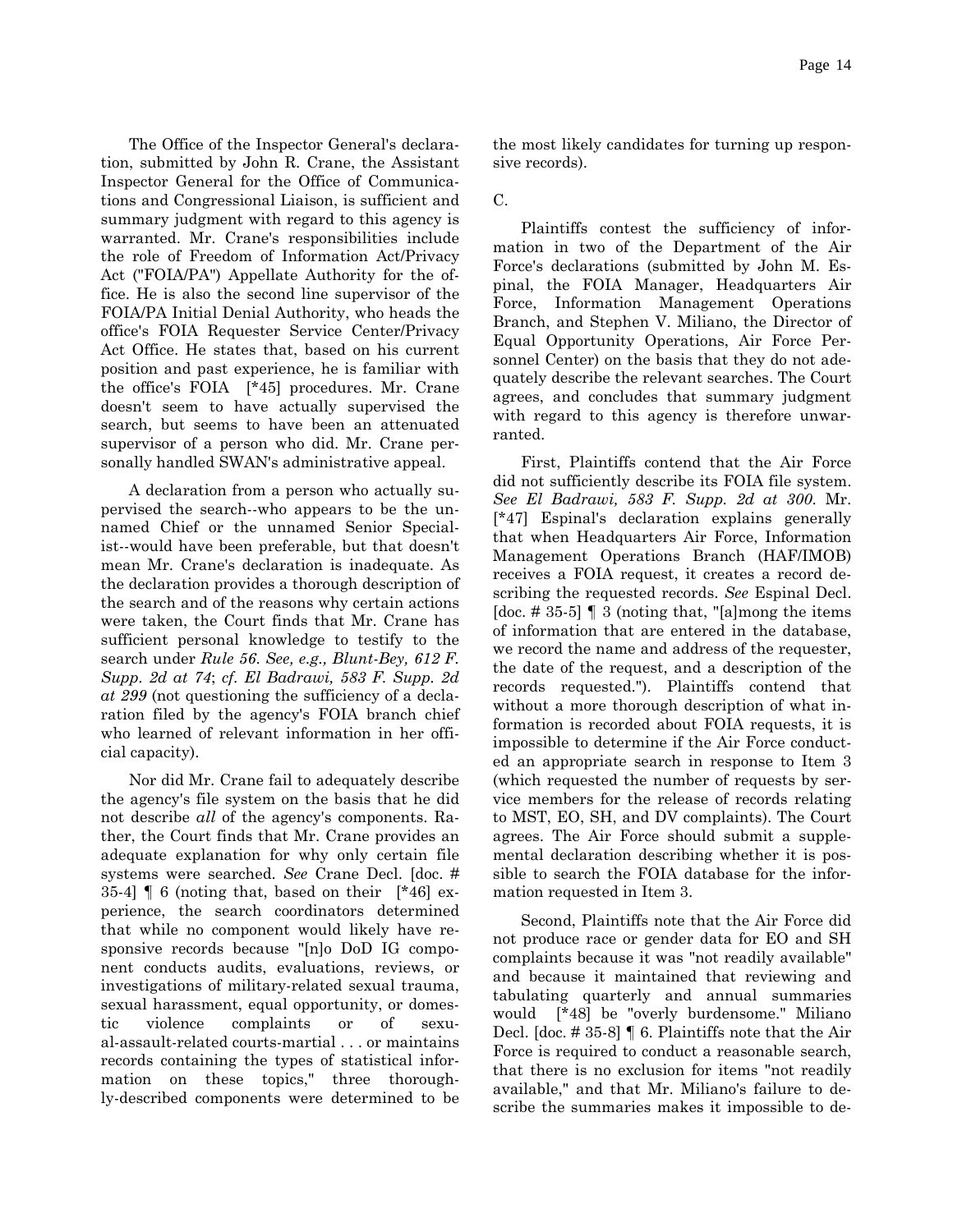termine whether producing them or a review of them would be overly burdensome. Defendants maintain that responding to this request would require reviewing individual cases one-by-one and creating a new record, which it is not required to do.

While the Court agrees that the Air Force is under no obligation to create a new record, *see Scaff-Martinez, 770 F. Supp. 2d at 22-23*, it is not clear from Mr. Miliano's declaration why the quarterly or annual summaries themselves would not be responsive to Item 12 or why producing them would be unduly burdensome. Accordingly, the Air Force should either disclose those summaries or submit a supplemental affidavit explaining why the summaries are non-responsive.

### D.

Plaintiffs take issue with four declarations, submitted on behalf of the Department of the Army, provided by (1) Malcom H. Squires, the Clerk of Court for the United States Army Court of Criminal Appeals; (2) Michelle [\*49] Kardellis, the Chief of the FOIA and Privacy Division, U.S. Army Criminal Investigation Command Crime Record Center; (3) Terrance J. Sanders, the Equal Opportunity Branch Chief, HQDA for the Deputy Chief of Staff, Army G-1; and (4) Nathan F. Evans, a Program and Policy Analyst, Sexual Harassment/Assault Response and Prevention Division, Human Resources Policy Directorate, Army G-1.

The Court finds that Ms. Kardellis and Mr. Sanders fail to adequately describe searches conducted by their respective agencies and that the declarations submitted by Mr. Squires, Ms. Kardelis, and Mr. Sanders all fail to carry the agency's burden of proof. Summary judgment is therefore inappropriate with regard to their respective agencies at this time. However, the Court finds Mr. Evans's declaration sufficient.

### 1.

Plaintiffs argue that many of the Army searches were inadequately described. While some of Plaintiffs' initial claims raised important points, many of their concerns have been addressed by Defendants' supplemental filings. 10

> 10 Other claims simply fail. For example, Plaintiffs contend that Ms. Kardellis

never adequately explains why no search was conducted with regard to Item 11. The Court disagrees: [\*50] Ms. Kardelis, like Mr. Harrison, apparently all understood all DoD requests to request aggregate data. Therefore, her decision not to search databases that collected only individualized data was reasonable at the time. However, as there is a question of fact as to whether Item 11's request for individualized data is unduly burdensome, the Record Center may need to conduct an additional search and provide an additional declaration at a later date.

First, Plaintiffs originally argued that Mr. Squires failed to adequately describe the Army Court-Martial Information System (ACMIS), because he did not describe whether the database searches may be broken down by gender or race, and by extension did not explain why such a breakdown was not produced. However, as noted in his second declaration, Mr. Squires subsequently had a subordinate conduct an ACMIS search using the following parameters: the years 2005-2010; sex offense cases involving adult victims; race and gender of the accused; and the gender of victims (because ACMIS does not track victim's race). This information was compiled in a spreadsheet and submitted to Plaintiffs. *See* Second Squires Decl. [doc. # 50-2] ¶¶ 5-6.

Second, Plaintiffs [\*51] argued that the Army failed to describe how it maintains records of FOIA requests, making it impossible to evaluate the reasonableness of a search for information on the number of requests by service members for records pertaining to military sexual trauma, equal opportunity, and sexual harassment. *See* Pls.' Resp. [doc. # 47] at 20 ("[I]n contrast to the Air Force, the Army declarations say nothing about the Army's FOIA record-keeping practices. They fail to state whether a database to track these records even exists.").

Defendants counter that because no DoD component tracks whether a FOIA requester is a service member, they cannot provide additional information about the filing systems. *See* Second Kammer Decl. [doc. # 501-1] ¶ 3 (stating the DoD systems that track FOIA requests track only information required by FOIA, and that FOIA does not require agencies to track and maintain data on requests received by service members).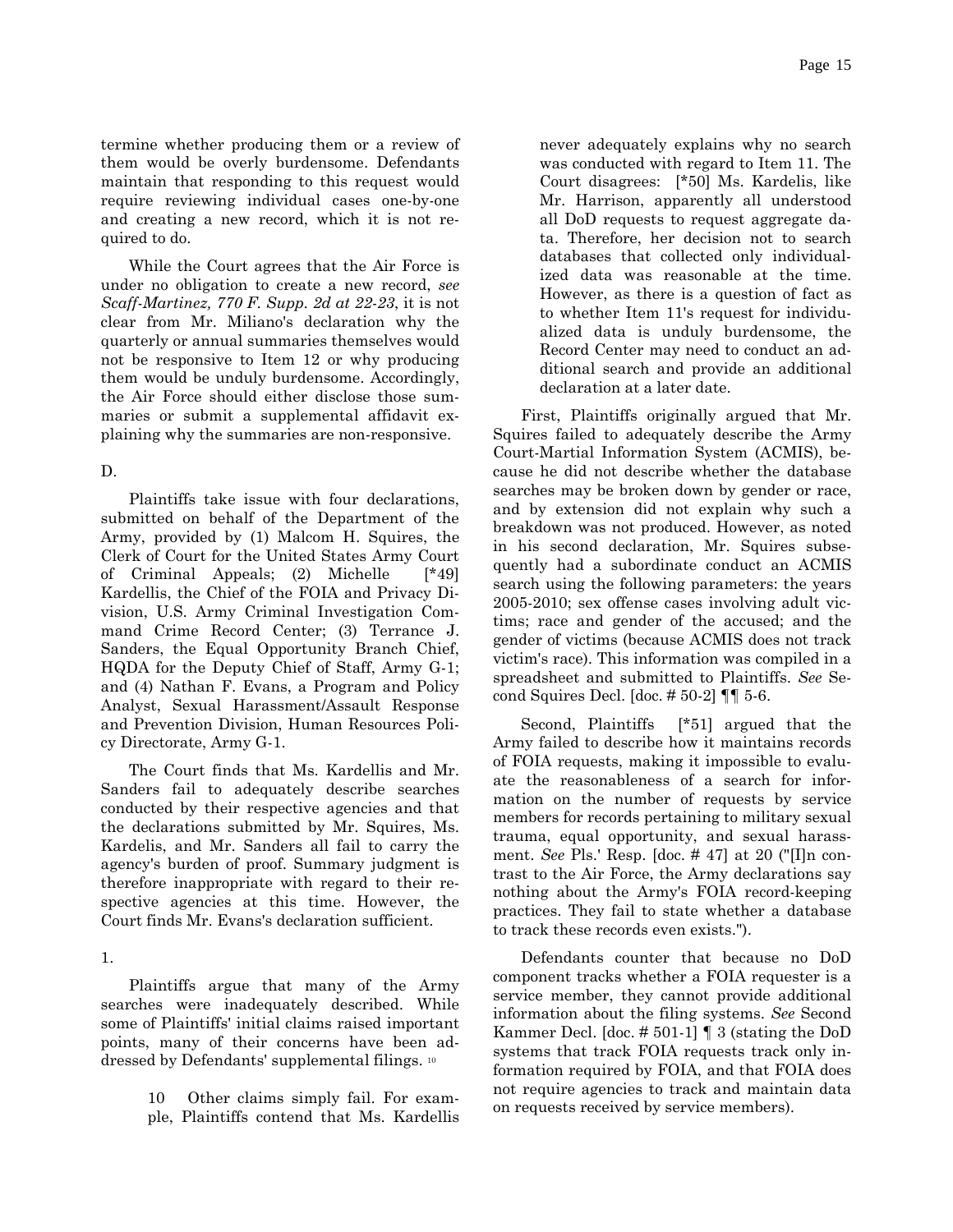While the Court finds that the Army's original failure to describe their record-keeping practices would have constituted an inadequate description of its search, Mr. Kammer's supplemental declaration provides a sufficient reason for why this failure is harmless: [\*52] as the Army did not have the requested information, it could not provide it. Mr. Kammer's supplemental declaration also excuses the EO Office's failure to conduct a search for information on the number of requests by service members for information on MST, EO, SH, and DV complaints (Item 4). *See id.* ¶ 4 (stating that the data responsive to Item 4 is not tracked or maintained).

Some of Plaintiffs' other critiques, however, are not adequately addressed by supplemental filings. First, Plaintiffs claim that Ms. Kardelis's declaration fails to provide information on whether the ACRC database contains information on gender and race. All that is known is that the file system is indexed by "pertinent data to enable the positive identification of individuals" and that it "cannot be searched by generic type of complaint or crime." Kardelis Decl. [doc. # 35-11] ¶ 7. In explaining why a search for Item 12 was outside of the agency's normal business-as-usual responses, the agency simply stated that "[a]bsent specific offense codes, no search could be conducted for the items requested." *Id.* ¶ 8(f). The Court finds that this declaration does not provide a sufficient description of the ACRC database [\*53] to allow the Court to evaluate whether a reasonable search was conducted.

Similarly, the EO Office failed to describe why it did not search its database for gender/race breakdowns of information pertaining to sexual harassment, despite acknowledging that its database had relevant information. *See* Sanders Decl. [doc. # 35-13] ¶ 7 ("After careful review, it was determined data maintained by this office[] could answer EO and SH complaint data provided by the EORS. However, responses and final determinations of SH data is reported by the SHARP office."). Plaintiffs correctly note that the reference to the SHARP office's disposition of *responses and final determinations* does not explain why the EO office did not conduct a search for SH *complaints*, especially as the EO office did conduct a search of EO complaints and provided the relevant numbers, along with their racial and gender breakdown, to Plaintiffs. *See id.* ¶ 8.

2.

Arguing that the Department of the Army failed to liberally or reasonably construe Plaintiffs' requests by reading them as not requiring a search of the Army Criminal Investigation Command Crime Record Center (ACRC), Plaintiffs contest whether the Department of the Army has [\*54] met its burden of proof in proving it conducted an adequate search. *See Nation Magazine, 71 F.3d at 890*.

According to Ms. Kardelis's declaration, ACRC was not searched because "law enforcement records are not categorized or referenced by the generic description used in the subject FOIA request, such as 'equal opportunity,' 'military sexual trauma' or 'domestic violence' complaints or incidents." Kardelis Decl. [doc. # 35-11] ¶ 8(c). Instead, law enforcement records may only be searched for specific offense codes that relate to certain crimes. Ms. Kardelis maintains that a search for the information in Items 3-5 would entail the "creation of a record at significant time and expense." *Id.* Plaintiffs contend that a reasonable reading of their requests would have been to construe them as requesting information about crimes like "rape" (Offense Code 6E1) or "forced non-consensual sodomy" (Offense Code 6F8).

The Court agrees. "Sexual assault" [\*55] is easily read as encompassing rape and other non-consensual sexual crimes defined in the Army's offense codes. The fact that the agency was unwilling to read the Plaintiffs' request liberally to include such terms seems to be almost willful blindness.

Nor does the Court find Defendants' claim that ACRC would have had to create new records to respond to Item 5 a sufficient counterargument. The Court believes that Defendants' understanding of what it means to create a new record may be unreasonably limited. DoD regulations implementing FOIA acknowledge that, in the case of electronic data, "the issue of whether records are actually created or merely extracted from an existing database is not always readily apparent." *32 C.F.R. § 286.4(g)(2)*. Agencies should "apply a standard of reasonableness. In other words, if the capability exists to respond to the request, and the effort would be a business as usual approach, then the request should be processed." *Id.* However, "the request need not be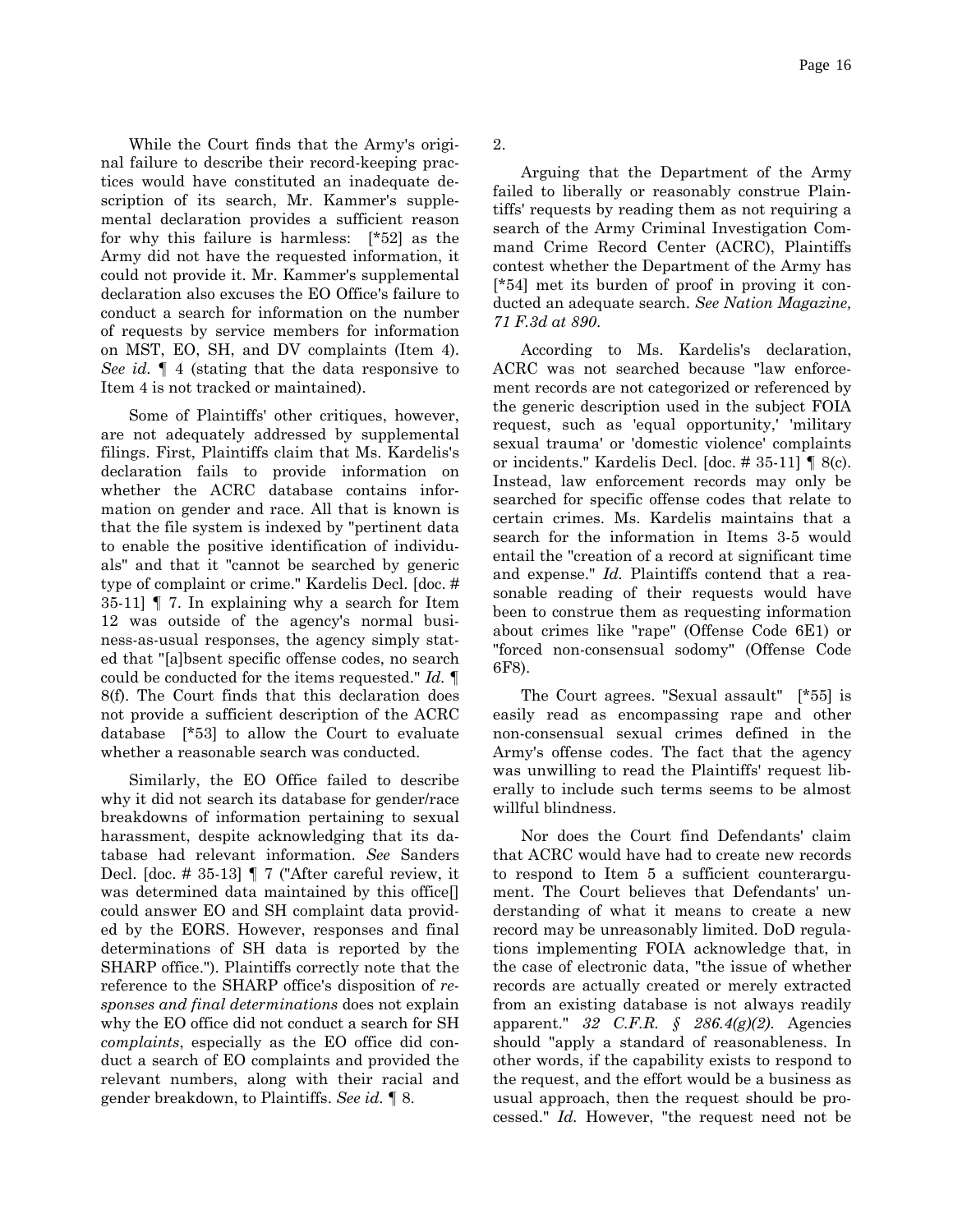processed where the capability to respond does not exist without a significant expenditure of resources . . . in both time and manpower, that would cause a significant interference with the operation [\*56] of the [agency's] automated in-

formation system." *Id.*

Equally problematically, Mr. Squires stated that his staff "has the capability to create reports using information contained in an electronic database," but did not do so because "the creation of reports from an electronic database [is not] our normal 'business as usual' approach to FOIA requests." Squires Decl. [doc. # 35-14] ¶ 14. However, under *32 C.F.R. § 286.4(g)(2)*, the question is not whether the creation of a record from an electronic database is business as usual, but rather whether the creation of the record would require "a significant expenditure of resources . . . that would cause a significant interference" with the agency's information system. *Id.* Because Mr. Squires does not elaborate on whether the creation of a record from a search of the database would result in a significant interference, the Court finds that his declaration is not sufficient to support the agency's burden of demonstrating that it conducted a reasonable search.

For all of the above reasons, summary judgment is not warranted.

3.

Plaintiffs' argument that it has countervailing evidence with regard to Mr. Evans's declaration fails. Mr. Evans states that [\*57] the Sexual Assault Data Management System (SADMS) contains "demographic information about the victim(s) [of sexual assault] and alleged offenders [and] procedural information regarding the status of the report to include the law enforcement investigation, and disposition data," Evans Decl. [doc. # 35-12]  $\P$  10, but that the Army decided not to search it on the basis that "*all* information contained in the SADMS that is likely to be responsive to the FOIA request is contained in the [Sexual Harassment/Assault Response and Prevention ("SHARP")] annual reports sent to DoD," *id.* ¶ 11 (emphasis added). Plaintiffs argue that because the SAPRO reports do not include gender or race breakdowns, if the SADMS demographic information does include such information, Mr. Evans's reasoning fails. Plaintiffs' claim is purely speculative; Mr. Evans affirmed that the two databases contain the same information, and in the absence of evidence of bad faith, the Court presumes Mr. Evans's statement was accurate. *Carney, 19 F.3d at 812* (noting that agency declarations enjoy a presumption of good faith).

E.

The declaration of the Commandant of the Marine Corps, submitted by Theresa Ross, the Head of the FOIA/Privacy [\*58] Act Section at the U.S. Marine Corps Headquarters, is sufficient and summary judgment is warranted. Ms. Ross supervised Genevieve Best, the individual tasked with coordinating the relevant FOIA search.

Plaintiffs argue that Ms. Ross did not adequately describe the Marine Corps's filing system or search because she describes only where Plaintiffs' FOIA request was sent--not where it could have been sent within the Marine Corps's file system. However, Ms. Ross describes Ms. Best's process for determining which file systems would be relevant in great detail, *see* Ross Decl. [doc.  $\#$  35-20]  $\P$  6-23, and summarizes that "[b]ased on research inquiry responses and personal expertise and knowledge of the records kept by HQMC components, Ms. Best concluded that [four components] would be the only USMC components that would maintain documents or data responsive to the Plaintiff's FOIA request," *id.* ¶ 24; *see also id.* ¶ 25 (noting Ms. Best's reasoning for determining that an additional component might also have relevant records); *id.* ¶ 26 (noting that Ms. Best also determined that Code 20 would have relevant information, but not requesting anything from them as they already had Plaintiffs' FOIA request). [\*59] The Court finds the description of how Ms. Best reached her conclusions as to where to send requests for records sufficient.

Plaintiffs next argue that, because they can offer countervailing evidence, there is a question of material fact as to whether the Marine Corps conducted a search reasonably calculated to produce all relevant records. 11 They note that Ms. Ross admitted that the Marine Corps Headquarters has the ability to search FOIA logs in response to Item 3, but did not do so because the logs are not "centrally maintained" and may "not have captured sufficient information to specifically identify and retrieve those FOIA request case files where the FOIA requester was seeking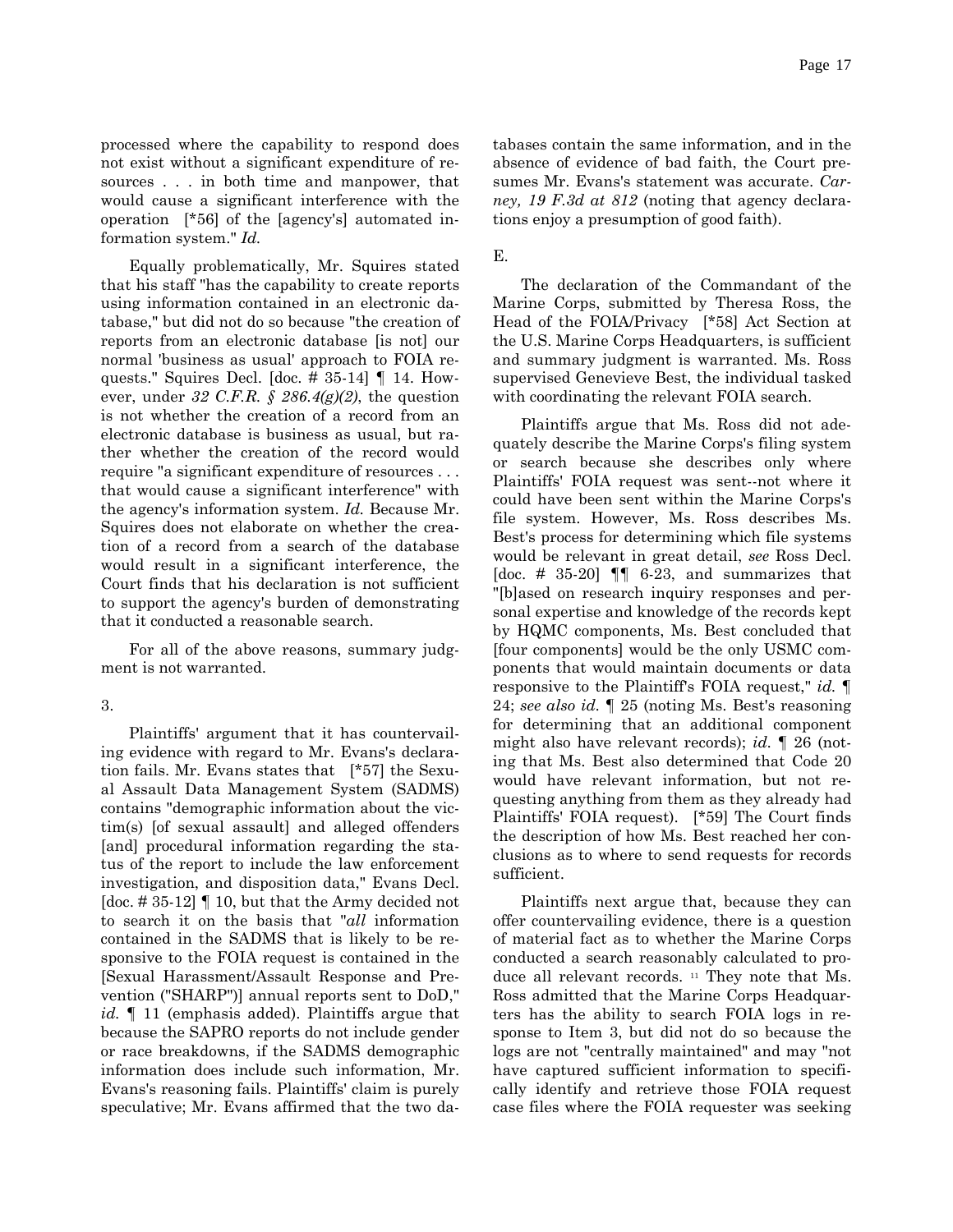Page 18

records relating to MST or DV." *Id.* Ex. S (Response to Item 3). Plaintiffs argue that neither of these excuses constitutes a reason the Marines may avoid its FOIA obligation. Defendants' general response is that no DoD component tracks this information, although Mr. Kammer's declaration is less clear on this point than it might be. *See* Second Kammer Decl. [doc. # 50-1] ¶ 3 (stating the DoD systems that track FOIA requests track only information required by FOIA, and that FOIA does not require agencies [\*60] to track and maintain data on requests received by service members).

> 11 Plaintiffs originally argued that Ms. Ross's declaration states that the decision not to search the Law Enforcement Corrections Plan (PSL) of the Plans, Policy & Operations Department stemmed from a determination that "while PSL has the ability to capture Corrections data, it appears that a majority, if not all of, the requested items would not necessarily fall into" PSL's data. Ross Decl. [doc. # 35-20] ¶ 20. Plaintiffs argue that this is actually a reason to search, as only by searching could the agency ascertain how many responsive records would actually be found. Defendants have subsequently conducted a search of the PSL. *See* Franks Decl. [doc. # 50-5] ¶¶ 4-5. The Court finds this subsequent search sufficient to satisfy Plaintiffs' concerns.

As before, while the Court finds that the Marine Corps's original reasoning would not have excused its failure to conduct a search, Mr. Kammer's supplemental declaration provides a sufficient reason for why this failure is harmless: as the Marine Corps did not have the requested information, it could not provide it.

Furthermore, Plaintiffs note that Ms. Ross claimed that some [\*61] race and gender breakdowns are not available because finding such data would involve manual searches. Citing *5 U.S.C. § 552(a)(3)(D)* ("[T]he term 'search' means to review, manually or by automated means, agency records for the purpose of locating those records which are responsive to a request."), Plaintiffs argue that this is not a sufficient justification for not conducting a search for responsive documents. Defendants reply that responding to this request would require going through individual cases and creating a new record, which it is not required to do. *See Scaff-Martinez, 770 F. Supp. 2d at 22-23*. The Court agrees with Defendants.

F.

The Office of Freedom of Information's declaration, submitted by William T. Kammer, Chief of the Office of Freedom of Information Division, <sup>12</sup> is not sufficient and summary judgment with regard to this agency is not warranted.

> 12 Plaintiffs contend that Mr. Kammer was not Chief during the relevant time period, but his declaration states that he has been Chief since August 2005.

Mr. Kammer is responsible for implementation of the DoD FOIA Program and the issuance of agency-wide policy guidance and instructions on FOIA matters. He also supervises the [\*62] processing of initial FOIA requests for documents within the Office of the Secretary of Defense and the Office of the Chairman of the Joint Chiefs of Staff. His declaration states that his office "tasked" two components to search for relevant records, but it is not clear who requested, conducted, or even supervised the individuals conducting those searches.

Furthermore, Mr. Kammer's declaration contains conclusory statements and overly broad descriptions of the searches conducted, which indicates that he may not have sufficient personal knowledge to adequately describe the searches. *See, e.g., Blunt-Bey, 612 F. Supp. 2d at 74*; *see also Grand Cent. P'ship, 166 F.3d at 478* (requiring an agency affidavit to provide reasonably specific details in its description of a search).

Either Mr. Kammer or other individuals should submit supplemental declarations regarding the Office of Freedom of Information's searches. *See N.Y. Times, 499 F. Supp. 2d at 518*. The Court strongly recommends that the agency's representative take Plaintiffs' critiques into account when drafting the supplemental declaration. Although an all-encompassing overview of the agency's system is not necessary, the Court is particularly [\*63] troubled by the lack of description of the searches that resulted in the release of numerous records from the Defense Freedom of Information and Policy Office, as it is unclear whether these releases are the results of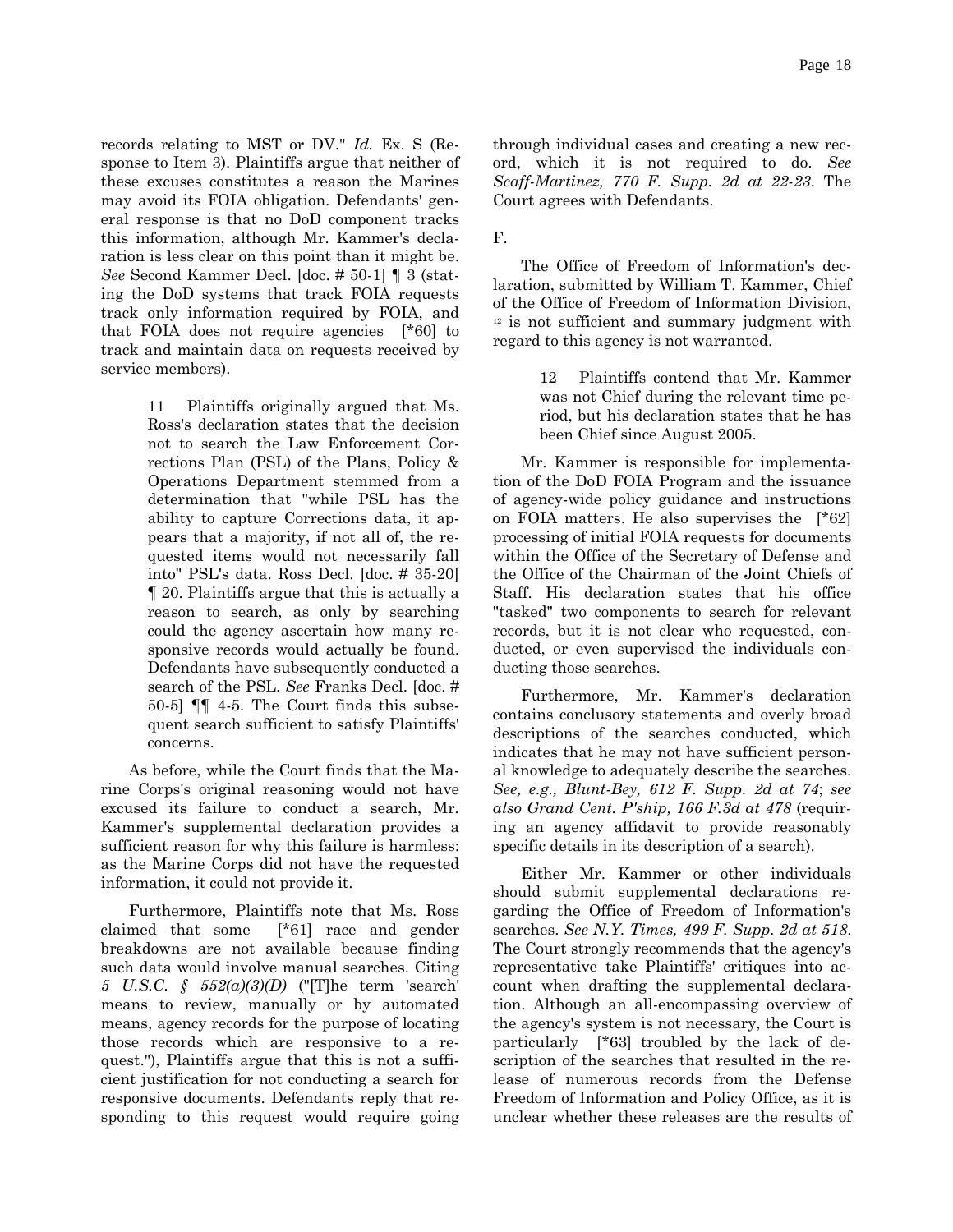search undertaken by various individual departments or the result of a search conducted by the Policy Office.

G.

The VBA's declaration, submitted by Frances Victoria Hudzik, the FOIA Officer and Alternate Privacy Officer at the VBA, is not sufficient and summary judgment with regard to this agency is not warranted.

Ms. Hudzik's personal duties and responsibilities are to review FOIA requests to determine if they reasonably describe the records sought, in order to be able to locate the records, and to determine if they are in accordance with implementing regulations. She personally reviewed Plaintiffs' request and determined it was proper. Searches, however, were assigned to others; Ms. Hudzik does not state that she either conducted the searches, supervised those who did conduct the searches, or had any involvement after her initial processing of the request.

As Ms. Hudzik's declaration is insufficient, the VBA should submit a supplemental declaration, either from an individual [\*64] who did supervise the search or from Ms. Hudzik clarifying her supervisory role with regard to the search. *See N.Y. Times, 499 F. Supp. 2d at 518*.

While the Court need not address Plaintiffs' arguments that the initial declaration fails to adequately describe the agency's file system or search, the Court strongly recommends that the agency's representative takes Plaintiffs' critiques into account when drafting a supplemental declaration. That being said, the Court also notes that Defendants' explanation for why the Office of Field Operations ("OFO") was consulted but not searched--namely, because it didn't maintain relevant data--seems reasonable. *See* Hudzik Decl. [doc.  $\# 35-21$ ] | 59 (stating that the OFO "is responsible for directing the operations of field offices under the jurisdiction of the [VBA]. All corporate data used by the field in day-to-day operations is not managed by OFO.").

#### H.

The BVA's declaration, submitted by Richard C. Thrasher, the Chief Counsel for Policy & Procedure for the BVA, is sufficient and summary

judgment with regard to this agency is warranted.

Mr. Thrasher supervises Margaret L. Peak, who in turn is responsible for overseeing FOIA requests within BVA. It does [\*65] not appear from his declaration that Mr. Thrasher ever personally took any action in this matter, either as a searcher or supervisor; instead, everything related to BVA's search appears to have been coordinated or overseen by Ms. Peak. While Ms. Peak would likely be the more appropriate declarant in this matter, the Court does not find that Mr. Thrasher's declaration is therefore insufficient. *See Adamowicz, 672 F. Supp. 2d at 463*.

Plaintiffs argue that summary judgment is inappropriate on the basis that, although the Veterans Appeals Control and Locator System (VACOLS)--the BVA's tracking database and the source of responsive documents the BVA has provided--tracks gender, BVA's production did not include gender information as to each request. One of the disclosed documents did not include gender information, and no reason was given for this omission. Defendants respond that the BVA did not need to provide gender information because it did not need to provide the list of PTSD decisions--which are published online--at all. The BVA maintains that it provided this information solely to facilitate Plaintiffs' online searches. *See* Defs.' Reply [doc. # 50] at 19. As an agency need not disclose [\*66] materials it has previously released, *see Tax Analysts, 492 U.S. at 152*, the Court finds that Plaintiffs' proffered countervailing evidence is not sufficient to raise a genuine issue of material fact as to the reasonableness of BVA's search.

Plaintiffs then argue that a document tracking PTSD appeals does not include a field for "issues." The analogous document for non-PTSD appeals with sexual harassment contention did contain an "issues" field with information relating to service members, a category of interest to Plaintiffs, suggesting that the data is captured by VACOLS but was not produced. Defendants respond that the BVA does not track the factual bases of its decisions in a manner responsive to Requests 6-8. The "issues" column refers simply to issues in an appeal and does not explain whether the rejection of an appeal was based on the lack of direct services (Request 6) nor does it list what the evidentiary basis for the direct ser